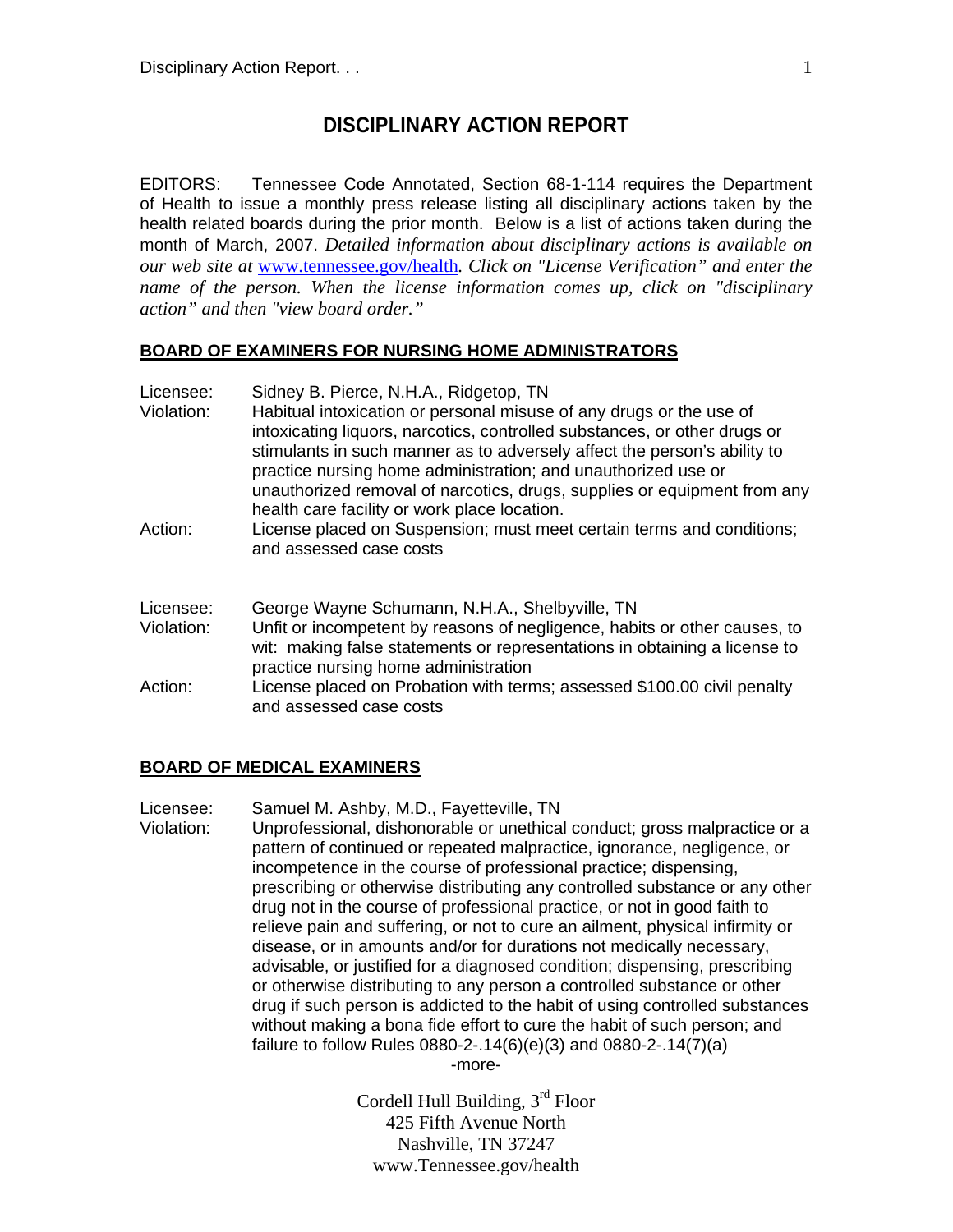Action: License placed on Probation for a minimum of five years; assessed \$15,500.00 in civil penalties, plus costs

| Licensee:<br>Violation: | William R. Bowers, M.D., Athens, TN<br>Unprofessional, dishonorable or unethical conduct; gross malpractice or a<br>pattern of continued or repeated malpractice, ignorance, negligence, or<br>incompetence in the course of professional practice; dispensing,<br>prescribing or otherwise distributing any controlled substance or any other<br>drug not in the course of professional practice, or not in good faith to<br>relieve pain and suffering, or not to cure an ailment, physical infirmity or<br>disease, or in amounts and/or for durations not medically necessary,<br>advisable, or justified for a diagnosed condition; and Rule 0880-2-14(7)(a)<br>regarding appropriate procedures for the prescribing and/or dispensing of |
|-------------------------|------------------------------------------------------------------------------------------------------------------------------------------------------------------------------------------------------------------------------------------------------------------------------------------------------------------------------------------------------------------------------------------------------------------------------------------------------------------------------------------------------------------------------------------------------------------------------------------------------------------------------------------------------------------------------------------------------------------------------------------------|
| Action:                 | drugs<br>License placed on Probation for five years; must meet certain terms and<br>conditions; assessed \$2,400.00 in civil penalties; and assessed case<br>costs                                                                                                                                                                                                                                                                                                                                                                                                                                                                                                                                                                             |
| Licensee:<br>Violation: | Patrick Phelps Craft, M.D., Richmond, VA<br>Disciplinary action against a person licensed to practice medicine by<br>another state or territory of the United States for any acts or omissions<br>that would constitute grounds for discipline of a person licensed in this<br>state                                                                                                                                                                                                                                                                                                                                                                                                                                                           |
| Action:                 | License placed on Probation until practitioner's Virginia probation has<br>been lifted, but not less than one year; assessed costs                                                                                                                                                                                                                                                                                                                                                                                                                                                                                                                                                                                                             |
| Licensee:<br>Violation: | John D. Crawford, M.D., Collierville, TN<br>Unprofessional, dishonorable and unethical conduct as to the American<br>Medical Association Code of Ethics, Section E-8.14 relative to the<br>prohibition of a sexual relationship with a patient                                                                                                                                                                                                                                                                                                                                                                                                                                                                                                 |
| Action:                 | License placed on Probation for three years; assessed \$1,000.00 in civil<br>penalties, plus costs                                                                                                                                                                                                                                                                                                                                                                                                                                                                                                                                                                                                                                             |
| Licensee:<br>Violation: | Peter T. Gardner, M.D., Nashville, TN<br>Violation of a lawful order of the Board by having a relapse in his<br>substance abuse abstinence requirement.                                                                                                                                                                                                                                                                                                                                                                                                                                                                                                                                                                                        |
| Action:                 | License Suspended; then placed on Probation for the duration of<br>practitioner's practice of medicine.                                                                                                                                                                                                                                                                                                                                                                                                                                                                                                                                                                                                                                        |

-more-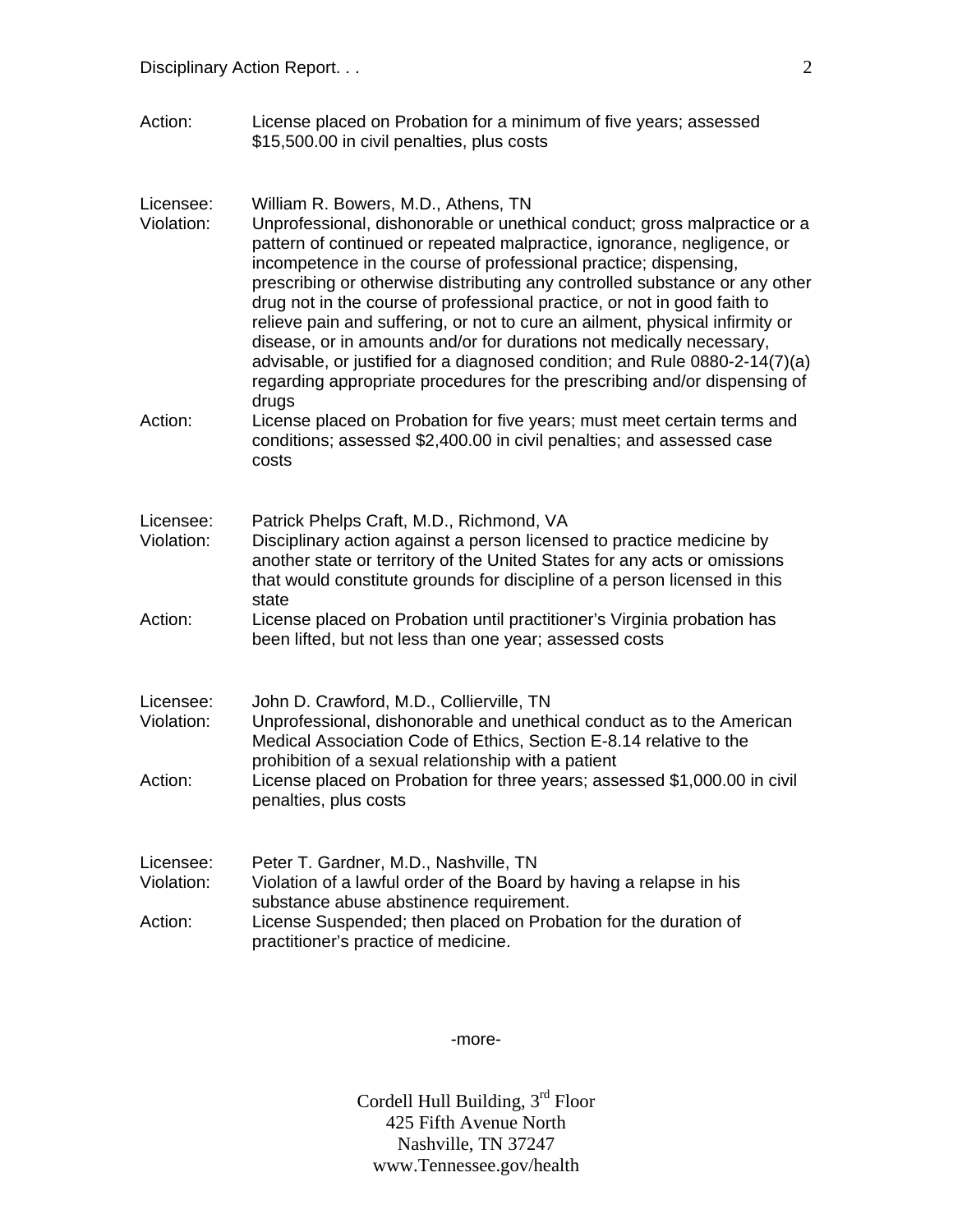Licensee: William Daniel Geralds (Unlicensed), Memphis, TN Violation: Performing the unauthorized practice of medicine; practicing as a physician's assistant without a license; and the unlawful use of the designations "P.A" and "Physician's Assistant" Action: Assessed \$10,000.00 in civil penalties, plus costs

Licensee: Janice Elaine Katz, M.D., Alexandria, VA<br>Violation: Unprofessional, dishonorable, or unethica

- Unprofessional, dishonorable, or unethical conduct; making false statements or representations, or being guilty of deceit in the practice of medicine; dispensing, prescribing or otherwise distributing any controlled substance or any other drug not in the course of professional practice, or not in good faith to relieve pain and suffering, or not to cure an ailment, physical infirmity or disease, or in amounts and/or for durations of medically necessary, advisable, or justified for a diagnosed condition; dispensing, prescribing, or otherwise distributing to any person a controlled substance or other drug if such person is addicted to the habit of using controlled substances without making a bona fide effort to cure the habit of such patient; dispensing, prescribing, or otherwise distributing any controlled substance or other drug to any person in violation of any law of the state or of the United States; violation of the requirements to create and maintain medical records; and violation of the AMA Code of Ethics 8.19 where it is inappropriate for physicians to write prescriptions for controlled substances for themselves or immediate family members, except in emergencies.
- Action: License placed on Probation with terms; assessed \$14,000.00 civil penalties and assessed case costs
- Licensee: Scott Shaw McNeill, M.D., San Antonio, TX Violation: Violation or attempted violation, directly or indirectly, or assisting in or abetting the violation of, or conspiring to violate any provision of the medical practice act or any lawful order of the Board Action: License Revoked; ordered to pay \$4,200.03 due under his previous order; assessed an additional \$3,000.00 in civil penalties, plus costs

#### **BOARD OF NURSING**

Cordell Hull Building, 3rd Floor 425 Fifth Avenue North Nashville, TN 37247 Licensee: Kimberly A. Brymer, R.N., Ashland City, TN Violation: Unprofessional conduct; to wit: failure to maintain a record for each patient which accurately reflects the nursing problems and interventions for the patient and/or failure to maintain a record for each patient which accurately reflects the name and title of the nurse providing care; unauthorized use or removal of narcotics, drugs, supplies, or equipment from any health care facility, school, institution, or other work place location; and engaging in acts of dishonesty which relate to the practice of nursing Action: License placed on probation for 2 years with terms. -more-

www.Tennessee.gov/health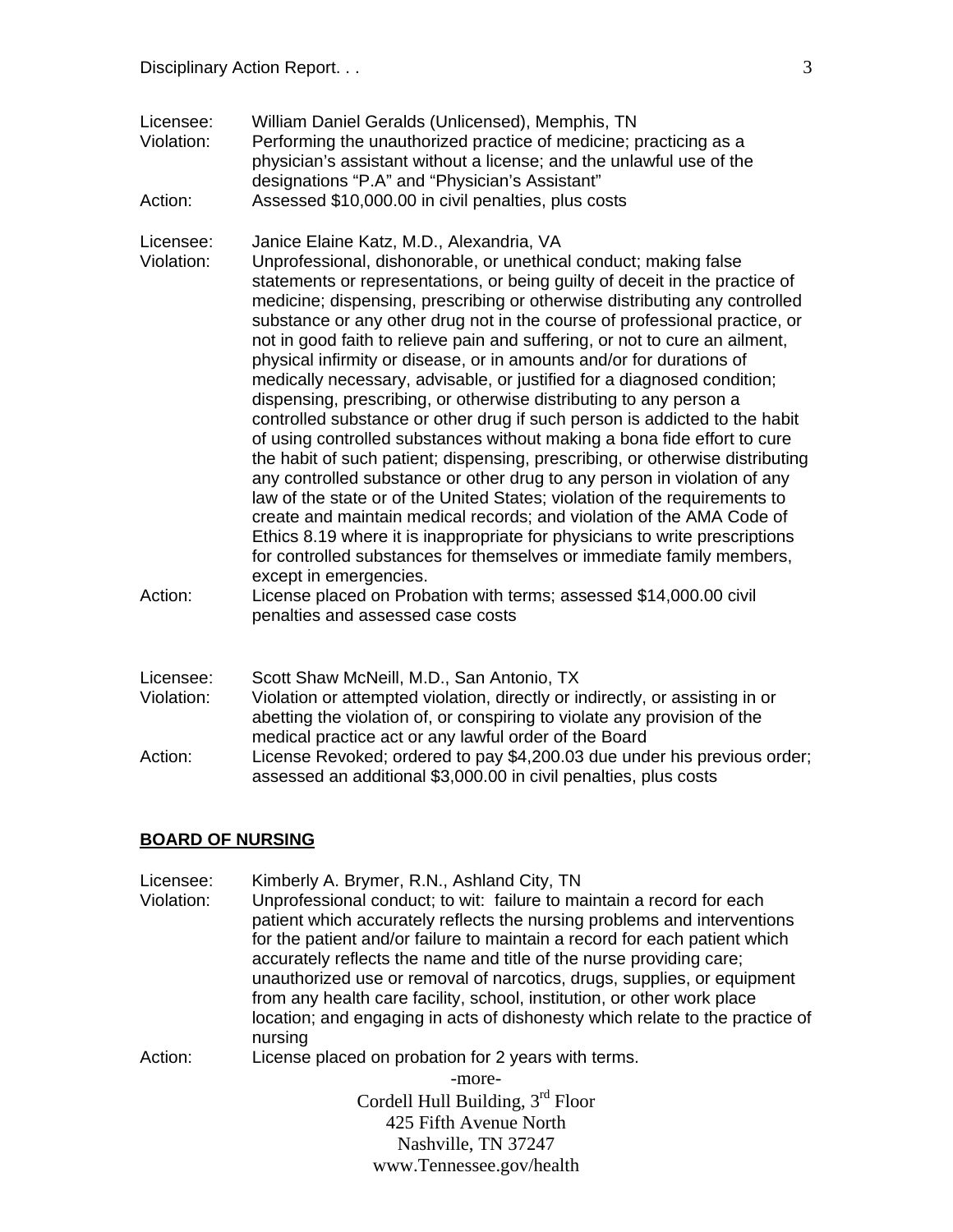| Licensee:<br>Violation:            | Beverle Joan Carpenter, R.N., Alcoa, TN<br>Unfit or incompetent by reason of negligence, habits or other cause; and<br>unprofessional conduct to include being under the influence of alcoholic<br>beverages, or under the influence of drugs which impair judgment while<br>on duty in any health care facility, school, institution, or other work place<br>location                                                                                                                                                                                                                                                                                                                                                                                                                                                                                                                                                                                                                                                                                                                                                                                                                                                                                                                                                                                                                                                                                                                                                                                                  |
|------------------------------------|-------------------------------------------------------------------------------------------------------------------------------------------------------------------------------------------------------------------------------------------------------------------------------------------------------------------------------------------------------------------------------------------------------------------------------------------------------------------------------------------------------------------------------------------------------------------------------------------------------------------------------------------------------------------------------------------------------------------------------------------------------------------------------------------------------------------------------------------------------------------------------------------------------------------------------------------------------------------------------------------------------------------------------------------------------------------------------------------------------------------------------------------------------------------------------------------------------------------------------------------------------------------------------------------------------------------------------------------------------------------------------------------------------------------------------------------------------------------------------------------------------------------------------------------------------------------------|
| Action:                            | License suspended, until compliance with TNPAP is met, which is to be<br>followed by five years probation                                                                                                                                                                                                                                                                                                                                                                                                                                                                                                                                                                                                                                                                                                                                                                                                                                                                                                                                                                                                                                                                                                                                                                                                                                                                                                                                                                                                                                                               |
| Licensee:<br>Violation:            | Diana Chambers, A.P.N., Helenwood, TN<br>Unfit or incompetent by reason of negligence, habits or other cause;<br>violation or attempted violation, directly or indirectly, or assisting or<br>abetting the violation of, or conspiring to violate, any provision of the<br>nursing practice act or any lawful order of the Board; and unprofessional<br>conduct, to wit: revocation, suspension, probation, or other discipline of a<br>license to practice nursing by another state or territory of the United<br>States for any act or omission which would constitute grounds for the<br>revocation, suspension, probation, or other discipline of a license in this<br>state.                                                                                                                                                                                                                                                                                                                                                                                                                                                                                                                                                                                                                                                                                                                                                                                                                                                                                       |
| Action:                            | License revoked                                                                                                                                                                                                                                                                                                                                                                                                                                                                                                                                                                                                                                                                                                                                                                                                                                                                                                                                                                                                                                                                                                                                                                                                                                                                                                                                                                                                                                                                                                                                                         |
| Licensee:<br>Violation:<br>Action: | Una K. Cochran, L.P.N., Burlington, NC<br>Unfit or incompetent by reason of negligence, habits or other cause;<br>addicted to alcohol or drugs to the degree of interfering with nursing<br>duties; and unprofessional conduct, to wit: intentionally or negligently<br>causing physical or emotional injury to patient; failure to maintain a record<br>for each patient which accurately reflects the nursing problems and<br>interventions for the patient and/or failure to maintain a record for each<br>patient which accurately reflects the name and title of the nurse providing<br>care; abandoning or neglecting a patient requiring nursing care; making<br>false or materially incorrect, inconsistent or unintelligible entries in any<br>patient records or in the records of any health care facility, school,<br>institution or other work place location pertaining to the obtaining,<br>possession or administration of any controlled substance as defined in<br>the Federal Controlled Substances Act; unauthorized use or removal of<br>narcotics drugs, supplies, or equipment from any health care facility,<br>school, institution, or other work place location; being under the influence<br>of alcoholic beverages, or under the influence of drugs which impair<br>judgment while on duty in any health care facility, school, institution, or<br>other work place location; practicing practical nursing in a manner<br>inconsistent with T.C.A. §63-7-108; and engaging in acts of dishonesty<br>which relate to the practice of nursing |
|                                    | License revoked. Assessed \$14,000.00 in civil penalties and assessed<br>costs.                                                                                                                                                                                                                                                                                                                                                                                                                                                                                                                                                                                                                                                                                                                                                                                                                                                                                                                                                                                                                                                                                                                                                                                                                                                                                                                                                                                                                                                                                         |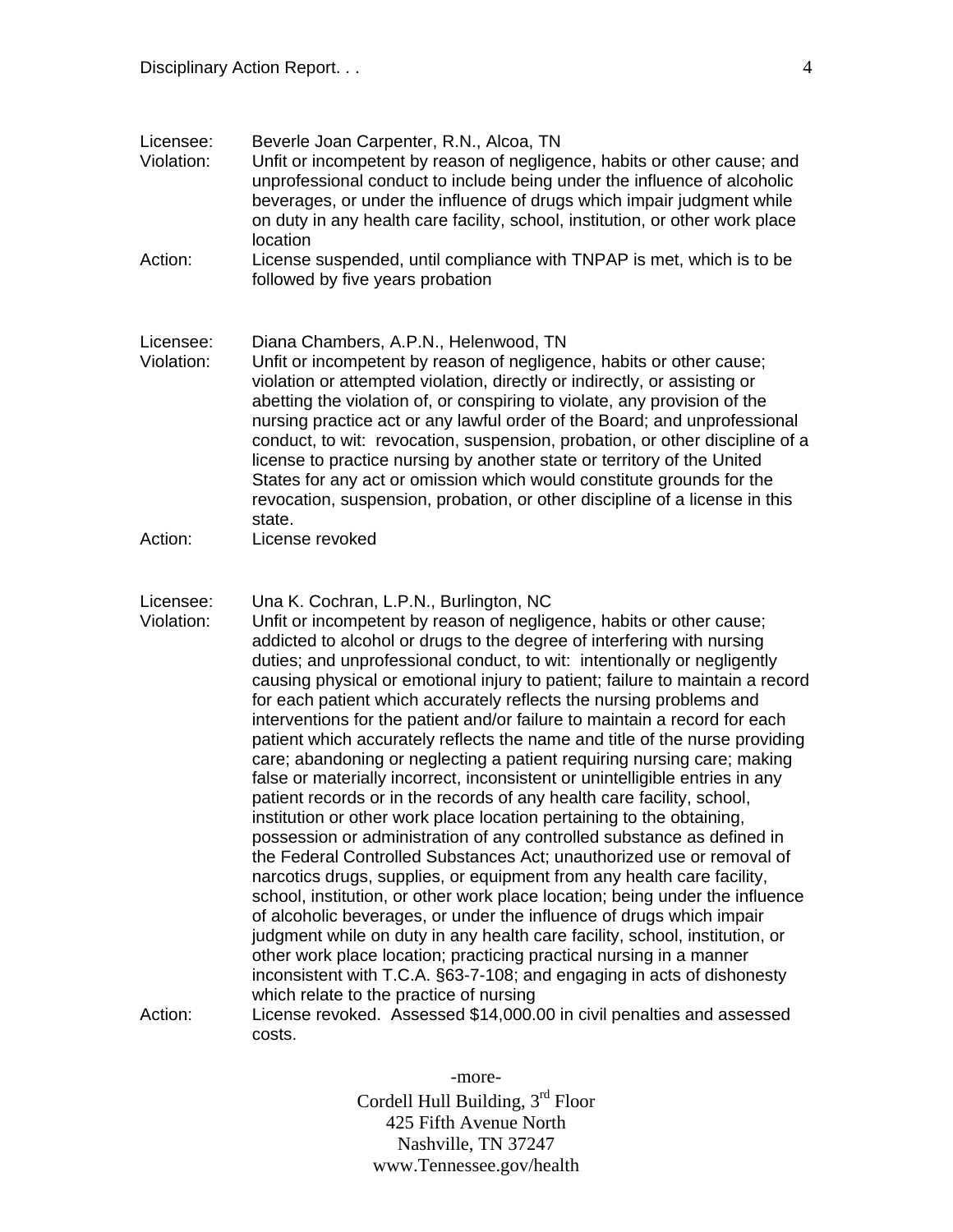- Licensee: Dorothy O. Covington, R.N., Knoxville, TN Violation: Unprofessional conduct; guilty of a crime; unfit or incompetent by reason of negligence, habits or other cause; addicted to alcohol or drugs to the degree of interfering with nursing duties
- Action: License revoked; assessed \$3,000.00 civil penalties, plus costs
- Licensee: Kellie Blackwell Dayvault, L.P.N., Johnson City, TN Violation: Unprofessional conduct; unfit or incompetent by reason of negligence, habits or other cause; addicted to alcohol or drugs to the degree of interfering with nursing duties; violation or attempted violation, directly or indirectly, or assisting or abetting the violation of, or conspiring to violate, any provision of the nursing practice act or any lawful order of the Board; failure to maintain a record for any patient which accurately reflects the nursing problems and interventions for the patient and/or failure to maintain a record for each patient which accurately reflects the name and title of the nurse providing care; making false or materially incorrect, inconsistent or unintelligible entries in any patient records or in the records of any health care facility, school, institution, or other work place or location pertaining to the obtaining, possessing, or administration of any controlled substance as defined by the Federal Controlled Substances Act; unauthorized use or removal of narcotics, drugs, supplies, or equipment from any health care facility, school, institution, or other work place location; and engaging in acts of dishonesty which relate to the practice of nursing
- Action: License revoked

Licensee: Stanley Russel Gilliland, R.N., Olive Branch, MS

- Violation: Violation or attempted violation, directly or indirectly, or assisting or abetting the violation of, or conspiring to violate, any provision of the nursing practice act or any lawful order of the Board; and unprofessional conduct, to wit: revocation, suspension, probation, or other discipline of a license to practice nursing by another state or territory of the United States for any act or omission which would constitute grounds for the revocation, suspension, probation, or other discipline of a license in this state; and engaging in acts of dishonesty which relate to the practice of nursing.
- Action: License revoked; assessed \$1,000.00 in civil penalties and assessed case costs

-more-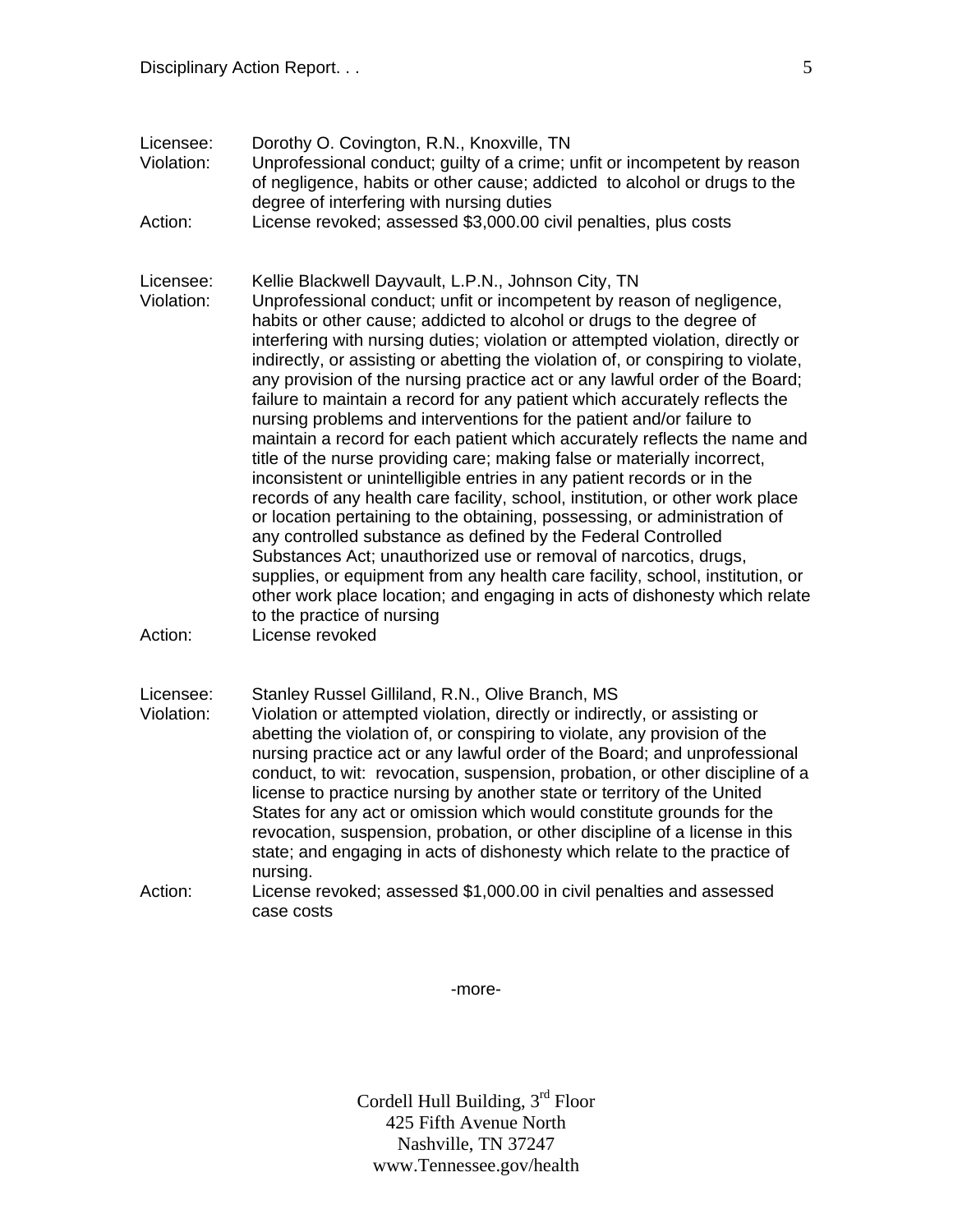| Licensee:<br>Violation: | Veronica Gouge-Goodwin, L.P.N., Athens, TN<br>Unfit or incompetent by reason of negligence, habits or other cause;<br>violation or attempted violation, directly or indirectly, or assisting or<br>abetting the violation of, or conspiring to violate, any provision of the<br>nursing practice act or any lawful order of the Board; and unprofessional<br>conduct, to wit: practicing practical nursing in this state on a lapsed<br>(state) license or beyond the period of a valid temporary license and<br>engaging in acts of dishonesty which relate to the practice of nursing                                                                                                     |
|-------------------------|---------------------------------------------------------------------------------------------------------------------------------------------------------------------------------------------------------------------------------------------------------------------------------------------------------------------------------------------------------------------------------------------------------------------------------------------------------------------------------------------------------------------------------------------------------------------------------------------------------------------------------------------------------------------------------------------|
| Action:                 | License revoked; assessed \$1,000.00 in civil penalties, plus costs                                                                                                                                                                                                                                                                                                                                                                                                                                                                                                                                                                                                                         |
| Licensee:<br>Violation: | Sharon Sue Church Gunter, L.P.N., Greeneville, TN<br>Unfit or incompetent by reason of negligence, habits or other cause;<br>violation or attempted violation, directly or indirectly, or assisting or<br>abetting the violation of, or conspiring to violate, any provision of the<br>nursing practice act or any lawful order of the Board; and unprofessional<br>conduct, to wit: unauthorized use or removal of narcotics, drugs,<br>supplies, or equipment from any health care facility, school, institution or<br>other work place location; impersonating another licensed practitioner;<br>and engaging in acts of dishonesty which relate to the practice of nursing              |
| Action:                 | License Suspended pending evaluation; assessed \$1,000.00 civil<br>penalties, plus costs                                                                                                                                                                                                                                                                                                                                                                                                                                                                                                                                                                                                    |
| Licensee:<br>Violation: | Rebecca L. Hagood, L.P.N., Murfreesboro, TN<br>Guilty of a crime; unfit or incompetent by reason of negligence, habits or<br>other cause; has violated or attempted to violate, directly or indirectly, or<br>assisted in or abetted the violation of, or conspired to violate, any<br>provision of the nursing practice act or any lawful order of the Board; and<br>unprofessional conduct, to wit: impersonating another licensed<br>practitioner and engaging in acts of dishonesty which relate to the<br>practice of nursing                                                                                                                                                          |
| Action:                 | License revoked                                                                                                                                                                                                                                                                                                                                                                                                                                                                                                                                                                                                                                                                             |
| Licensee:<br>Violation: | Wilma J. Harris, R.N., Lexington, TN<br>Unprofessional conduct; unfit or incompetent by reason of negligence,<br>habits or other cause; addicted to alcohol or drugs to the degree of<br>interfering with nursing duties; violation or attempted violation, directly or<br>indirectly, or assisting or abetting the violation of, or conspiring to violate,<br>any provision of the nursing practice act or any lawful order of the Board;<br>unauthorized use or removal of narcotics, drugs, supplies, or equipment<br>from any health care facility, school, institution, or other work place<br>location; and engaging in acts of dishonesty which relate to the practice of<br>nursing |
| Action:                 | License revoked                                                                                                                                                                                                                                                                                                                                                                                                                                                                                                                                                                                                                                                                             |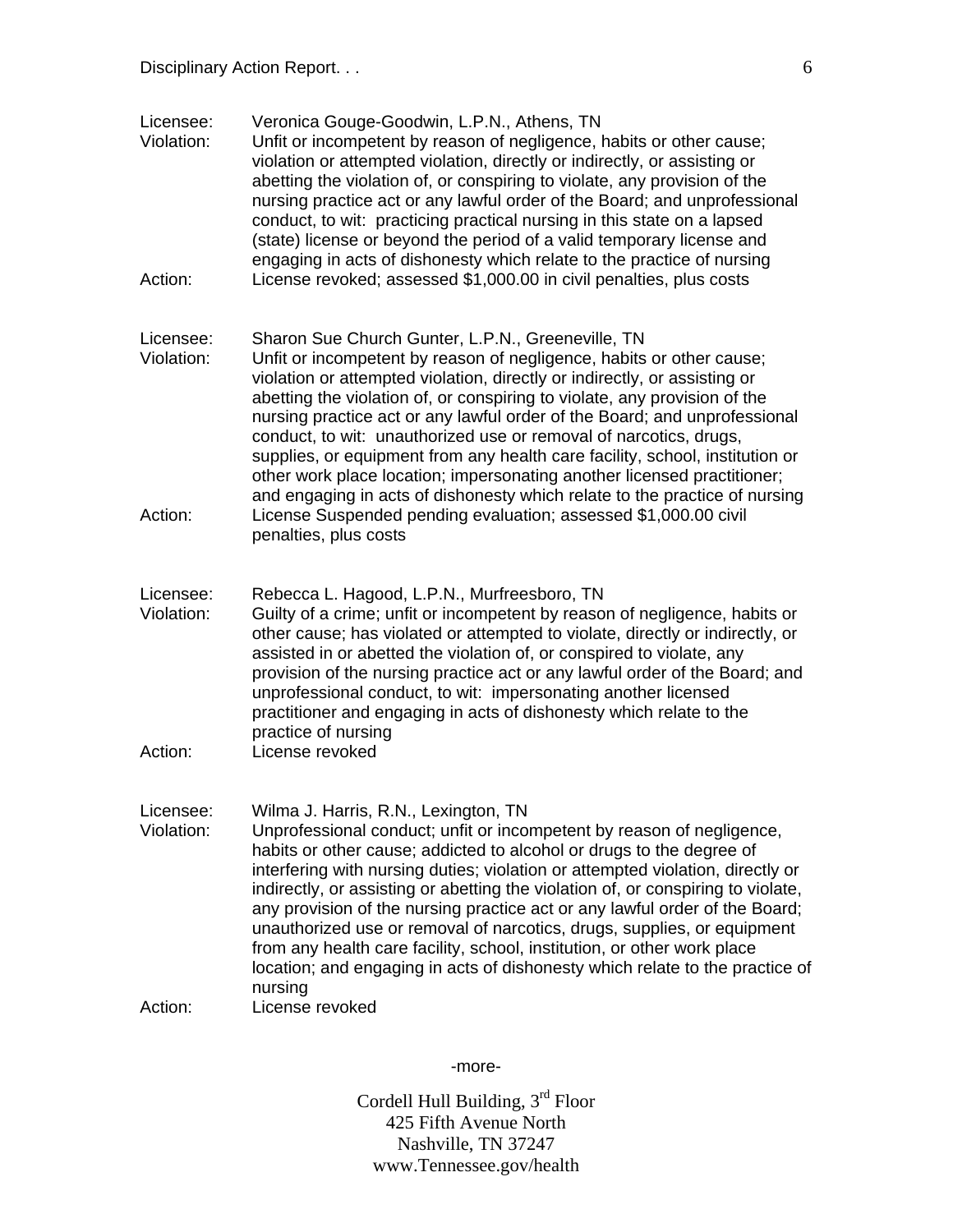| Licensee:<br>Violation:<br>Action: | Judy Ann Hooser, L.P.N., Kingsport, TN<br>Unprofessional conduct; unfit or incompetent by reason of negligence,<br>habits or other cause; violation or attempted violation, directly or<br>indirectly, or assisting or abetting the violation of, or conspiring to violate,<br>any provision of the nursing practice act or any lawful order of the Board;<br>failure to maintain a record for each patient which accurately reflects the<br>nursing problems and interventions for the patient and/or failure to<br>maintain a record for each patient which accurately reflects the name and<br>title of nurse providing care; abandoning or neglecting a patient requiring<br>nursing care; failing to take appropriate action in safeguarding the patient<br>from incompetent health care practices; and engaging in acts of<br>dishonesty which relate to the practice of nursing<br>License revoked; assessed \$3,000.00 in civil penalties and assessed<br>costs |
|------------------------------------|-------------------------------------------------------------------------------------------------------------------------------------------------------------------------------------------------------------------------------------------------------------------------------------------------------------------------------------------------------------------------------------------------------------------------------------------------------------------------------------------------------------------------------------------------------------------------------------------------------------------------------------------------------------------------------------------------------------------------------------------------------------------------------------------------------------------------------------------------------------------------------------------------------------------------------------------------------------------------|
|                                    |                                                                                                                                                                                                                                                                                                                                                                                                                                                                                                                                                                                                                                                                                                                                                                                                                                                                                                                                                                         |
| Licensee:<br>Violation:            | Phyllis Johnson, R.N., Westmoreland, TN<br>Unfit or incompetent by reason of negligence, habits or other cause;<br>violation or attempted violation, directly or indirectly, or assisting or<br>abetting the violation of, or conspiring to violate, any provision of the<br>nursing practice act or any lawful order of the Board; and unprofessional<br>conduct, to wit: being under the influence of alcoholic beverages, or<br>under the influence of drugs which impair judgment while on duty in any<br>health care facility, school, institution, or other work place location; and<br>failing to take appropriate action in safeguarding the patient from<br>incompetent health care practices                                                                                                                                                                                                                                                                  |
| Action:                            | License placed on Probation to run concurrently with TNPAP contract, but<br>no less than three years; assessed costs                                                                                                                                                                                                                                                                                                                                                                                                                                                                                                                                                                                                                                                                                                                                                                                                                                                    |
| Licensee:<br>Violation:            | Wanda H. Jones, R.N., Athens, TN<br>Violation or attempted violation, directly or indirectly, or assisting or<br>abetting the violation of, or conspiring to violate, any provision of the<br>nursing practice act or any lawful order of the Board                                                                                                                                                                                                                                                                                                                                                                                                                                                                                                                                                                                                                                                                                                                     |
| Action:                            | License placed on Probation until compliance with each term of TNPAP<br>Contract is met, but not less than two years; assessed case costs                                                                                                                                                                                                                                                                                                                                                                                                                                                                                                                                                                                                                                                                                                                                                                                                                               |
| Licensee:<br>Violation:            | Cynthia D. Kimmons, L.P.N., McEwen, TN<br>Unfit or incompetent by reason of negligence, habits or other cause;<br>addicted to alcohol or drugs to the degree of interfering with nursing<br>duties; and unprofessional conduct, to wit: being under the influence of<br>alcoholic beverages, or under the influence of drugs which impair<br>judgment while on duty in any health care facility, school, institution, or<br>other work place location.                                                                                                                                                                                                                                                                                                                                                                                                                                                                                                                  |
| Action:                            | License revoked; assessed \$4,000.00 in civil penalties, plus costs                                                                                                                                                                                                                                                                                                                                                                                                                                                                                                                                                                                                                                                                                                                                                                                                                                                                                                     |
|                                    | -more-                                                                                                                                                                                                                                                                                                                                                                                                                                                                                                                                                                                                                                                                                                                                                                                                                                                                                                                                                                  |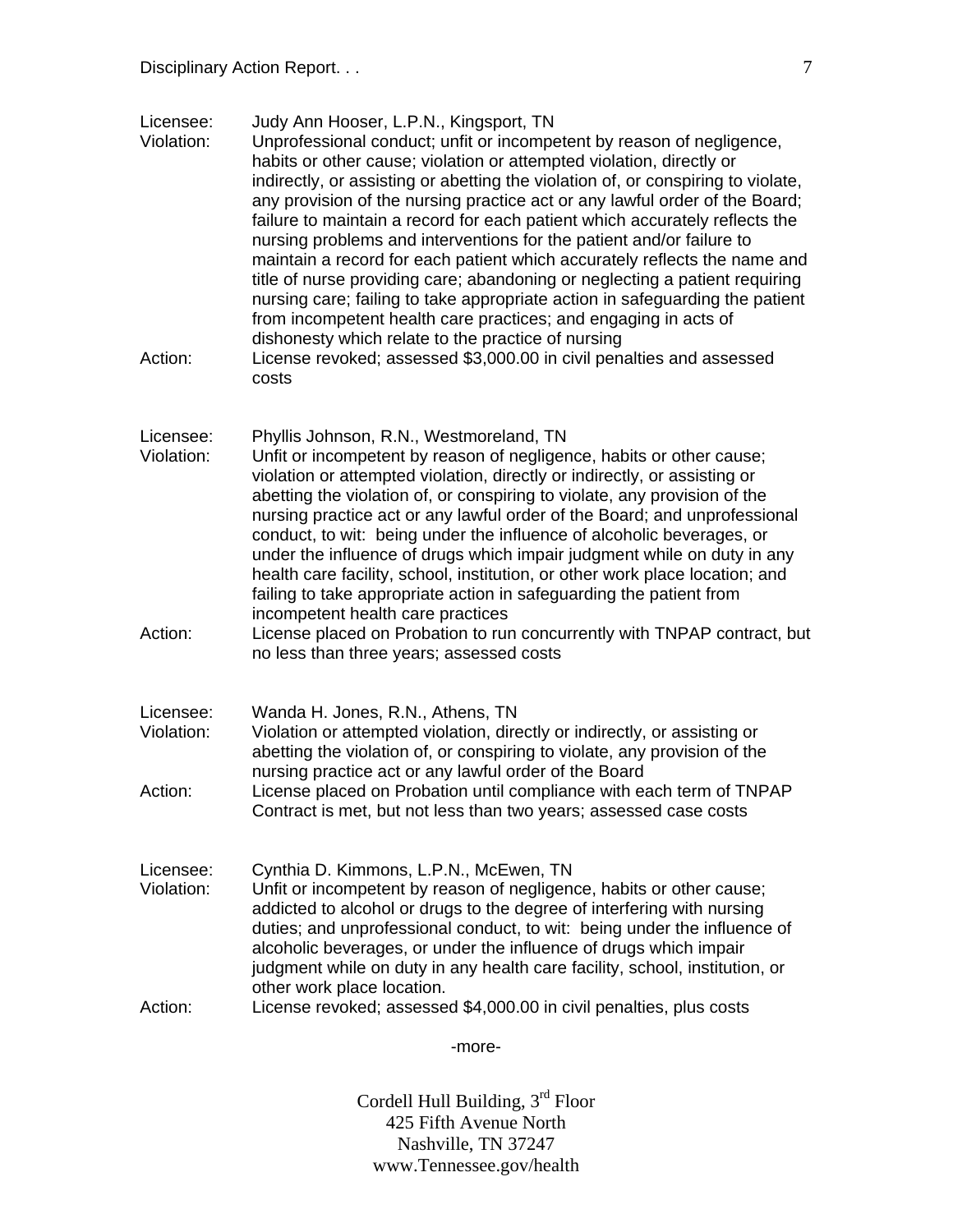| Licensee:<br>Violation: | Julie L. King, R.N., Hendersonville, TN<br>Unprofessional conduct and negligence, habits, or other causes, to wit: Is<br>addicted to alcohol or drugs to the degree of interfering with nursing<br>duties; and being under the influence of alcoholic beverages, or under the<br>influence of drugs which impair judgment while on duty                                                                                                                                                                                                                                                                                                                        |
|-------------------------|----------------------------------------------------------------------------------------------------------------------------------------------------------------------------------------------------------------------------------------------------------------------------------------------------------------------------------------------------------------------------------------------------------------------------------------------------------------------------------------------------------------------------------------------------------------------------------------------------------------------------------------------------------------|
| Action:                 | License Revoked; assessed case costs                                                                                                                                                                                                                                                                                                                                                                                                                                                                                                                                                                                                                           |
| Licensee:<br>Violation: | Pamela Lane-Burbank, R.N., Knoxville, TN<br>Unprofessional conduct; and engaging in acts of dishonesty related to the<br>practice of nursing                                                                                                                                                                                                                                                                                                                                                                                                                                                                                                                   |
| Action:                 | License suspended, with suspension stayed based on compliance with<br><b>TNPAP</b>                                                                                                                                                                                                                                                                                                                                                                                                                                                                                                                                                                             |
| Licensee:<br>Violation: | Brian Lehan, R.N., Madison, TN<br>Unfit or incompetent by reason of negligence, habits or other cause;<br>addicted to alcohol or drugs to the degree of interfering with nursing<br>duties; violation or attempted violation, directly or indirectly, or assisting or<br>abetting the violation of, or conspiring to violate, any provision of the<br>nursing practice act or any lawful order of the Board; and unprofessional<br>conduct, to wit: being under the influence of alcoholic beverages, or<br>under the influence of drugs which impair judgment while on duty in any<br>health care facility, school, institution, or other work place location |
| Action:                 | License revoked; assessed \$1,000.00 civil penalties, plus costs                                                                                                                                                                                                                                                                                                                                                                                                                                                                                                                                                                                               |
| Licensee:<br>Violation: | Jayne L. Love, R.N., Jacksboro, TN<br>Has violated or attempted to violate, directly or indirectly.any lawful<br>order of the board                                                                                                                                                                                                                                                                                                                                                                                                                                                                                                                            |
| Action:                 | License Revoked; assessed \$500.00 in civil penalties, plus costs                                                                                                                                                                                                                                                                                                                                                                                                                                                                                                                                                                                              |
| Licensee:<br>Violation: | Pamela J. Marshall, R.N., Oakdale, TN<br>Unprofessional conduct; making false or materially incorrect, inconsistent<br>or unintelligible entries in any patient records or in the records of any<br>health facility, school, institution, or other work place location pertaining to<br>the obtaining, possessing, or administration of any controlled substances<br>as defined by the Federal Controlled Substances Act; unauthorized<br>removal of narcotics, drugs, supplies, or equipment from any health care<br>facility, school, institution, or other work place location; and engaging in<br>acts of dishonesty related to the practice of nursing    |
| Action:                 | License suspended, until compliance with TNPAP is met, which is to be<br>followed by probation                                                                                                                                                                                                                                                                                                                                                                                                                                                                                                                                                                 |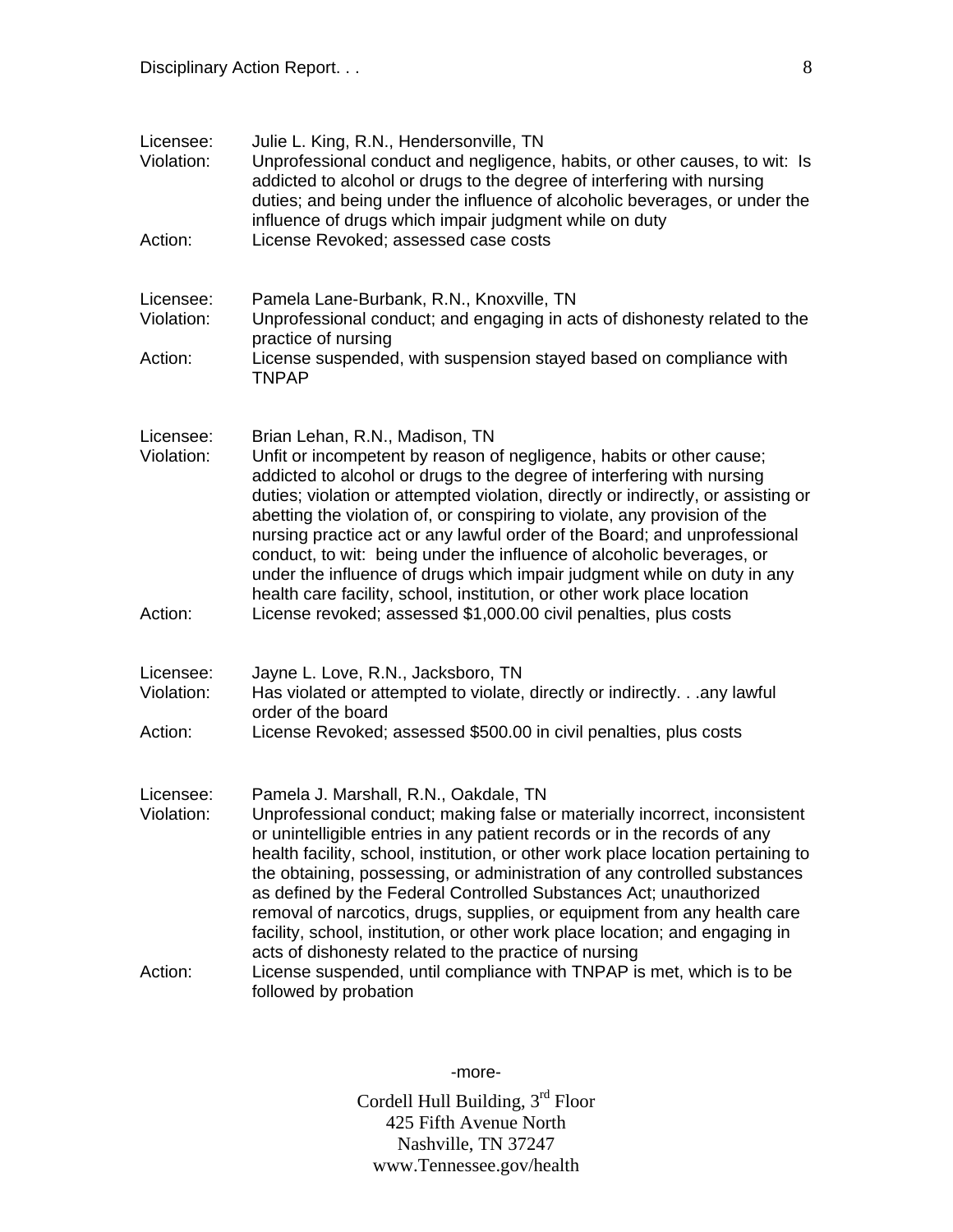| Licensee:<br>Violation: | Sheila L. McKee, R.N., Hendersonville, TN<br>Unprofessional conduct, to wit: failure to maintain and/or produce for<br>inspection and verification documentation sufficient to establish proof of<br>continued competency requirements                                                                                                                                                                                                                                                                                                                                                                                                                                                                                                             |
|-------------------------|----------------------------------------------------------------------------------------------------------------------------------------------------------------------------------------------------------------------------------------------------------------------------------------------------------------------------------------------------------------------------------------------------------------------------------------------------------------------------------------------------------------------------------------------------------------------------------------------------------------------------------------------------------------------------------------------------------------------------------------------------|
| Action:                 | Assessed \$700.00 in civil penalties, plus case costs                                                                                                                                                                                                                                                                                                                                                                                                                                                                                                                                                                                                                                                                                              |
| Licensee:<br>Violation: | Malisa F. Nelson, R.N., Wartrace, TN<br>Unfit or incompetent by reason of negligence, habits or other cause;<br>addicted to alcohol or drugs to the degree of interfering with nursing<br>duties; violation or attempted violation, directly or indirectly, or assisting or<br>abetting the violation of, or conspiring to violate, any provision of the<br>nursing practice act or any lawful order of the Board; and unprofessional<br>conduct, to wit: being under the influence of alcoholic beverages, or<br>under the influence of drugs which impair judgment while on duty in any<br>health care facility, school, institution or other work place location, and<br>engaging in acts of dishonesty which relate to the practice of nursing |
| Action:                 | License suspended                                                                                                                                                                                                                                                                                                                                                                                                                                                                                                                                                                                                                                                                                                                                  |
| Licensee:<br>Violation: | Donna Leah Patterson, R.N., Knoxville, TN<br>Unprofessional conduct and negligence, habits, or other causes, to wit:<br>the use of intoxicating beverage or the illegal use of any narcotic or<br>dangerous drug while on duty in any health care facility, school,<br>institution, or other work place location; being under the influence of<br>alcoholic beverages, or under the influence of drugs which impair<br>judgment while on duty in any health care facility, school, institution or<br>other work place location; and practicing nursing in a manner inconsistent<br>with T.C.A. §63-7-103                                                                                                                                           |
| Action:                 | License suspended                                                                                                                                                                                                                                                                                                                                                                                                                                                                                                                                                                                                                                                                                                                                  |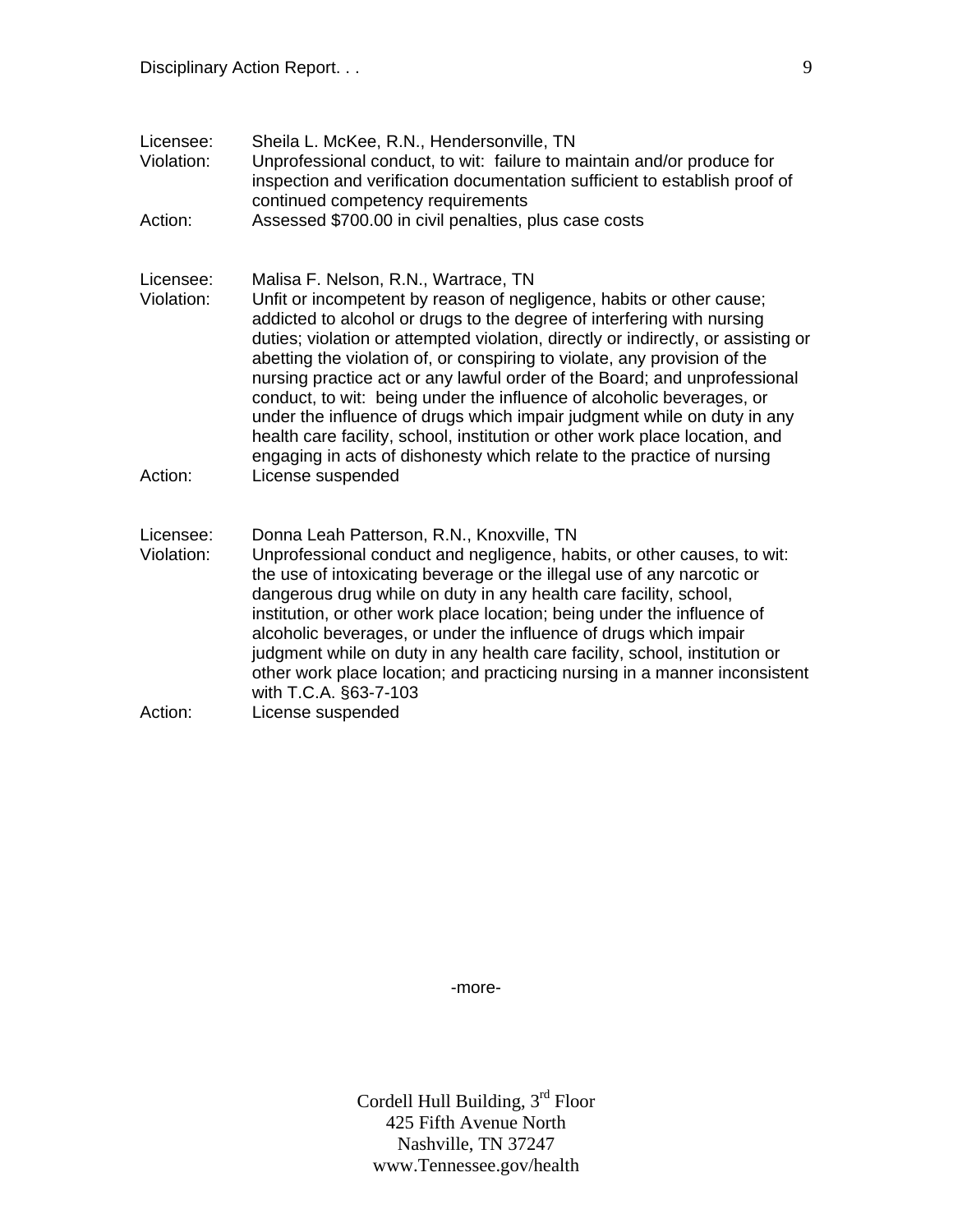| Licensee:<br>Violation:            | Melissa Black Pickett, R.N., Harrison/Chattanooga, TN<br>Guilty of a crime; unfit or incompetent by reason of negligence, habits or<br>other cause; violation or attempted violation, directly or indirectly, or<br>assisting or abetting the violation of, or conspiring to violate, any provision<br>of the nursing practice act or any lawful order of the Board; and<br>unprofessional conduct, to wit: making false or materially incorrect,<br>inconsistent or unintelligible entries in any patient records or in the<br>records of any health care facility, school, institution, or other work place<br>or location pertaining to the obtaining, possessing, or administration of<br>any controlled substance as defined by the Federal Controlled<br>Substances Act; unauthorized use or removal of narcotics, drugs,<br>supplies, or equipment from any health care facility, school, institution, or<br>other work place location; use of any intoxicating beverage or the illegal<br>use of any narcotic or dangerous drug while on duty in any health care<br>facility, school, institution or other work place location; impersonating<br>another licensed practitioner; and engaging in acts of dishonesty which |
|------------------------------------|----------------------------------------------------------------------------------------------------------------------------------------------------------------------------------------------------------------------------------------------------------------------------------------------------------------------------------------------------------------------------------------------------------------------------------------------------------------------------------------------------------------------------------------------------------------------------------------------------------------------------------------------------------------------------------------------------------------------------------------------------------------------------------------------------------------------------------------------------------------------------------------------------------------------------------------------------------------------------------------------------------------------------------------------------------------------------------------------------------------------------------------------------------------------------------------------------------------------------------|
| Action:                            | relate to the practice of nursing<br>License revoked; assessed costs                                                                                                                                                                                                                                                                                                                                                                                                                                                                                                                                                                                                                                                                                                                                                                                                                                                                                                                                                                                                                                                                                                                                                             |
| Licensee:<br>Violation:<br>Action: | Pamela D. Purifoy, R.N., Memphis, TN<br>Unprofessional conduct; to wit: engaging in acts of dishonesty which<br>relate to the practice of nursing<br>License placed on probation for minimum of 3 years with terms.                                                                                                                                                                                                                                                                                                                                                                                                                                                                                                                                                                                                                                                                                                                                                                                                                                                                                                                                                                                                              |
| Licensee:<br>Violation:<br>Action: | Lisa Ratte', R.N., Hendersonville, TN<br>Unprofessional conduct<br>License placed on probation for minimum of 1 year with terms                                                                                                                                                                                                                                                                                                                                                                                                                                                                                                                                                                                                                                                                                                                                                                                                                                                                                                                                                                                                                                                                                                  |
| Licensee:<br>Violation:            | Cindy R. Raybon, L.P.N., Murfreesboro, TN<br>Unprofessional conduct, to wit: making false or materially incorrect,<br>inconsistent or unintelligible entries in any patient records or in the<br>records of any health care facility, school, institution, or other work place<br>or location pertaining to the obtaining, possessing, or administration of<br>any controlled substance as defined by the Federal Controlled<br>Substances Act; unauthorized use or removal of narcotics, drugs,<br>supplies, or equipment from any health care facility, school, institution, or<br>other work place location; and engaging in acts of dishonesty which relate<br>to the practice of nursing                                                                                                                                                                                                                                                                                                                                                                                                                                                                                                                                    |
| Action:                            | Probation to run concurrent with criminal probation                                                                                                                                                                                                                                                                                                                                                                                                                                                                                                                                                                                                                                                                                                                                                                                                                                                                                                                                                                                                                                                                                                                                                                              |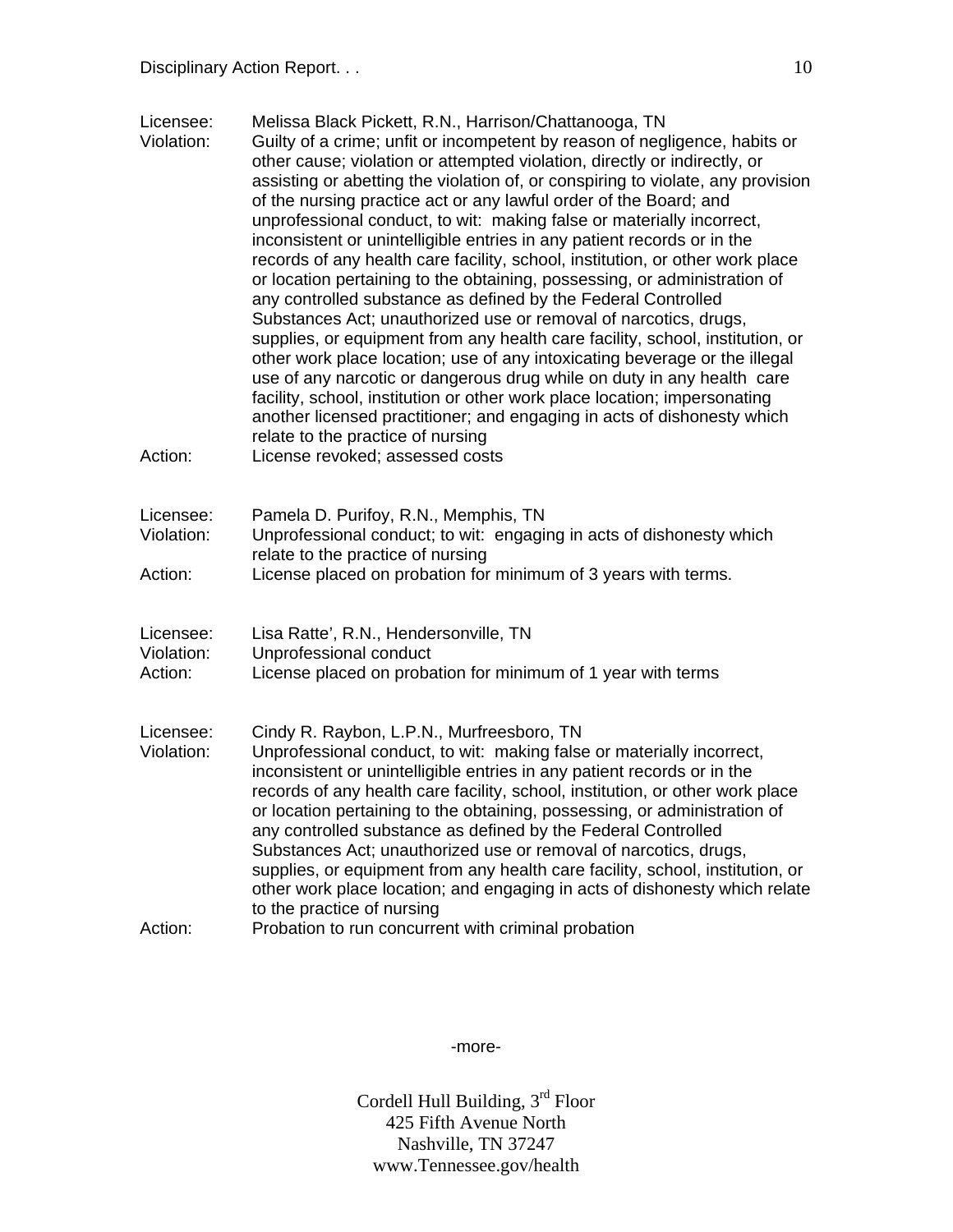| Licensee:<br>Violation:            | Sara H. Romaneck, L.P.N., Elizabethton, TN<br>Guilty of a crime; unfit or incompetent by reason of negligence, habits or<br>other cause; is addicted to alcohol or drugs to the degree of interfering<br>with nursing duties; has violated or attempted to violate, directly or<br>indirectly, or assisted in or abetted the violation of, or conspired to violate,<br>any provision of the nursing practice act or any lawful order of the Board;<br>and unprofessional conduct, to wit: unauthorized use or removal of<br>narcotics, drugs, supplies, or equipment from any health care facility,<br>school, institution, or other work place location; being under the influence<br>of alcoholic beverages, or under the influence of drugs which impair<br>judgment while on duty in any health care facility, school, institution or<br>other work place location; and engaging in acts of dishonesty which relate<br>to the practice of nursing |
|------------------------------------|-------------------------------------------------------------------------------------------------------------------------------------------------------------------------------------------------------------------------------------------------------------------------------------------------------------------------------------------------------------------------------------------------------------------------------------------------------------------------------------------------------------------------------------------------------------------------------------------------------------------------------------------------------------------------------------------------------------------------------------------------------------------------------------------------------------------------------------------------------------------------------------------------------------------------------------------------------|
| Action:                            | License suspended                                                                                                                                                                                                                                                                                                                                                                                                                                                                                                                                                                                                                                                                                                                                                                                                                                                                                                                                     |
| Licensee:<br>Violation:            | Walter M. Scroggs, Jr., L.P.N., Jonesborough, TN<br>Unprofessional conduct, to wit: failure to maintain a record for each<br>patient which accurately reflects the nursing problems and interventions<br>for the patient                                                                                                                                                                                                                                                                                                                                                                                                                                                                                                                                                                                                                                                                                                                              |
| Action:                            | License reprimanded                                                                                                                                                                                                                                                                                                                                                                                                                                                                                                                                                                                                                                                                                                                                                                                                                                                                                                                                   |
| Licensee:<br>Violation:<br>Action: | Jennifer C. Simon, L.P.N., McMinnville, TN<br>Guilty of a crime<br>License Revoked; assessed \$500.00 in civil penalties, plus costs                                                                                                                                                                                                                                                                                                                                                                                                                                                                                                                                                                                                                                                                                                                                                                                                                  |
| Licensee:<br>Violation:            | Anthony L. Smith, R.N., Chattanooga, TN<br>Unfit or incompetent by reason of negligence, habits or other cause; is<br>addicted to alcohol or drugs to the degree of interfering with nursing<br>duties; and unprofessional conduct, to wit: unauthorized use or removal<br>of narcotics, drugs, supplies, or equipment from any health care facility,<br>school, institution, or other work place location; use of any intoxicating<br>beverage or the illegal use of any narcotic or dangerous drug while on<br>duty in any health care facility, school, institution or other work place<br>location; and being under the influence of alcoholic beverages, or under<br>the influence of drugs which impair judgment while on duty in any health<br>care facility, school, institution or other work place location                                                                                                                                 |
| Action:                            | License placed on probation to run concurrent with TNPAP contract, but<br>not less than four years; assessed costs                                                                                                                                                                                                                                                                                                                                                                                                                                                                                                                                                                                                                                                                                                                                                                                                                                    |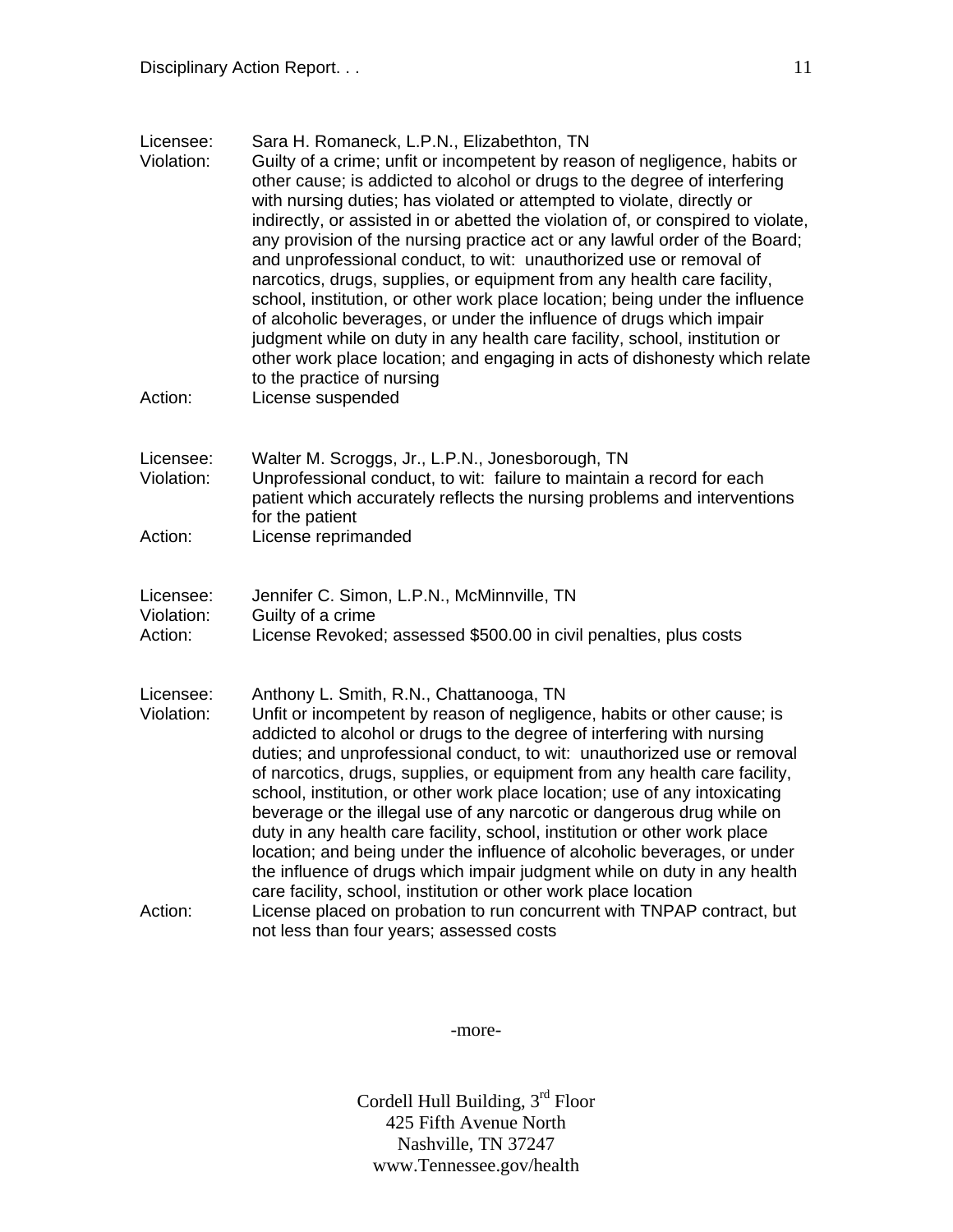| Licensee:<br>Violation: | Trina L. Smith, L.P.N., Burlison, TN<br>Unprofessional conduct, to wit: revocation, suspension, probation, or<br>other discipline of a license to practice nursing by another state for any<br>act or omission which would constitute grounds for the revocation,<br>suspension, probation or discipline of a license in this state. |
|-------------------------|--------------------------------------------------------------------------------------------------------------------------------------------------------------------------------------------------------------------------------------------------------------------------------------------------------------------------------------|
| Action:                 | License and privilege to practice Revoked; assessed case costs                                                                                                                                                                                                                                                                       |
| Licensee:<br>Violation: | Phyllis B. Starnes, R.N., Kingsport, TN<br>Unprofessional conduct and negligence, habits, or other causes, to wit:<br>being under the influence of alcoholic beverages, or under the influence<br>of drugs which impair judgment while on duty in any health care facility,<br>school, institution or other work place location      |
| Action:                 | License suspended                                                                                                                                                                                                                                                                                                                    |
| Licensee:<br>Violation: | Robin Taylor, R.N., Nashville, TN<br>Violation or attempted violation, directly or indirectly, or assisting or<br>abetting the violation of, or conspiring to violate, any provision of the<br>nursing practice act or any lawful order of the Board                                                                                 |
| Action:                 | License revoked                                                                                                                                                                                                                                                                                                                      |

#### **BOARD OF CHIROPRACTIC EXAMINERS**

Licensee: Daniel Terry Cole, D.C., Buford, GA

Violation: Immoral, unethical, unprofessional or dishonorable conduct; professional connection or association with any person, firm, or corporation in any manner in an effort to avoid and circumvent the provisions of this chapter, or lending one's name to another for the illegal practice of chiropractic by such person; the advertising of a chiropractic business in which untrue or misleading statements are made, or causing the publication or circulation of fraudulent advertising relative to any disease, human ailment, or condition; being a party to or abetting the violation of these regulations or the laws of the State of Tennessee with regard to professional ethics; and unprofessional and unethical conduct, to wit: any misrepresentation of a material fact and the knowing suppression, omission, or concealment of any material fact or law without which the advertisement would be deceptive or misleading

Action: License reprimanded with terms; assessed \$2,700.00 in civil penalties

-more-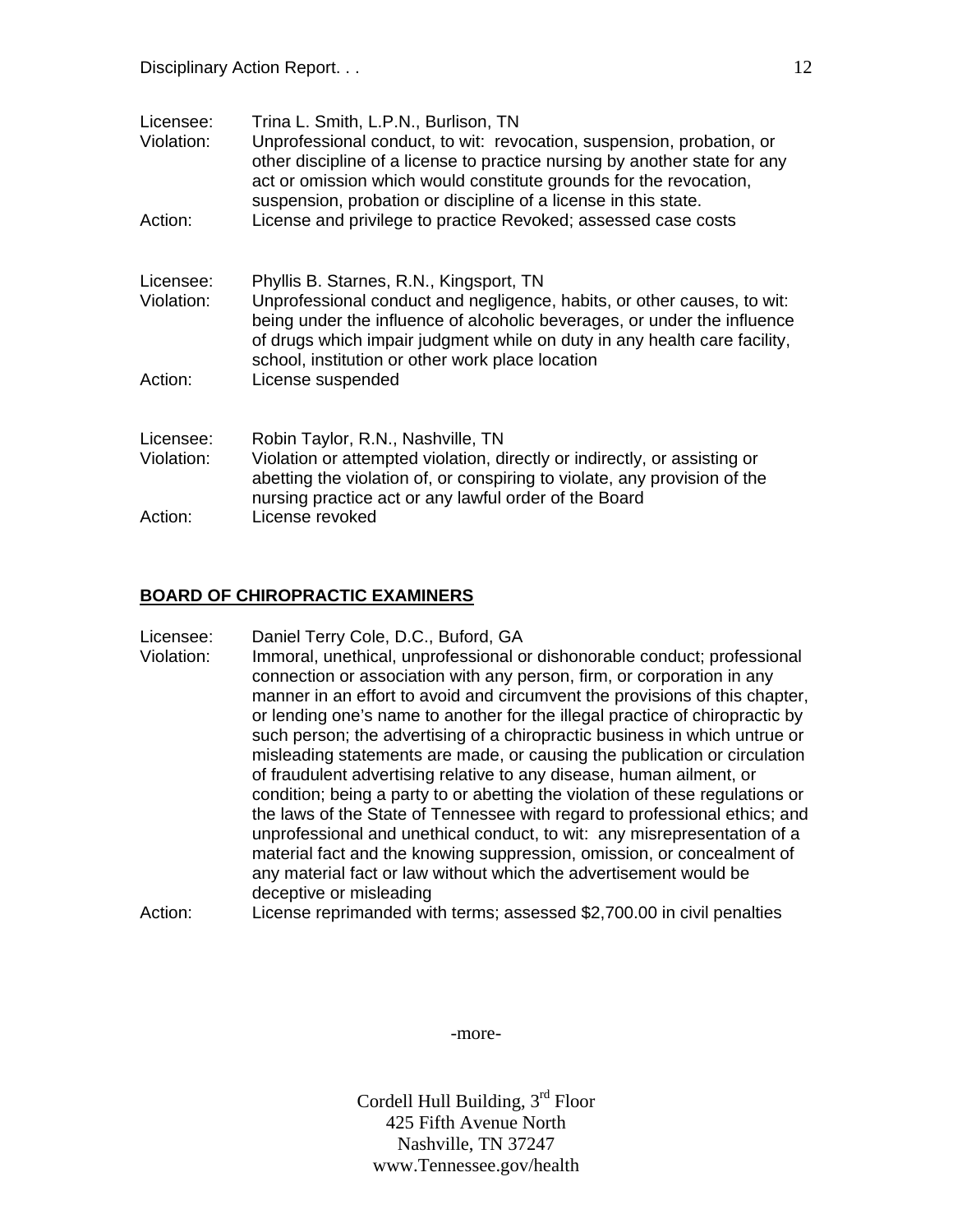Licensee: Joseph Coffman, D.C., Chattanooga, TN

Violation: Immoral, unethical, unprofessional or dishonorable conduct; professional connection or association with any person, firm, or corporation in any manner in an effort to avoid and circumvent the provisions of this chapter, or lending one's name to another for the illegal practice of chiropractic by such person; the advertising of a chiropractic business in which untrue or misleading statements are made, or causing the publication or circulation of fraudulent advertising relative to any disease, human ailment, or condition; failure to maintain a current Tennessee license while engaged in the practice of chiropractic in Tennessee; being a party to or abetting the violation of regulations governing professional ethics; and unprofessional and unethical conduct, to wit: any misrepresentation of a material fact and the knowing suppression, omission, or concealment of any material fact or law without which the advertisement would be deceptive or misleading

Action: License reprimanded with terms; assessed \$4,700.00 in civil penalties

Licensee: Virgil Coffman, D.C., Chattanooga, TN

Violation: Immoral, unethical, unprofessional or dishonorable conduct; professional connection or association with any person, firm, or corporation in any manner in an effort to avoid and circumvent the provisions of this chapter, or lending one's name to another for the illegal practice of chiropractic by such person; knowingly or purposely incorrectly reporting services rendered, reporting incorrect treatment dates, or reporting charges for services not rendered, or the purpose of obtaining payment from a thirdparty payor; the advertising of a chiropractic business in which untrue or misleading statements are made, or causing the publication or circulation of fraudulent advertising relative to any disease, human ailment, or condition; being a party to or abetting the violation of regulations governing professional ethics; and unprofessional and unethical conduct, to wit: any misrepresentation of a material fact and the knowing suppression, omission, or concealment of any material fact or law without which the advertisement would be deceptive or misleading Action: License placed on probation for not less than two years; assessed \$4,800.00 in civil penalties; and assessed costs in companion cases.

| Licensee:  | Douglas J. Stogner, D.C., Nashville, TN                                  |
|------------|--------------------------------------------------------------------------|
| Violation: | Invasion of a field of practice in which the licensee is not licensed to |
|            | practice, to wit: the field of medicine                                  |
| Action:    | License reprimanded                                                      |

-more-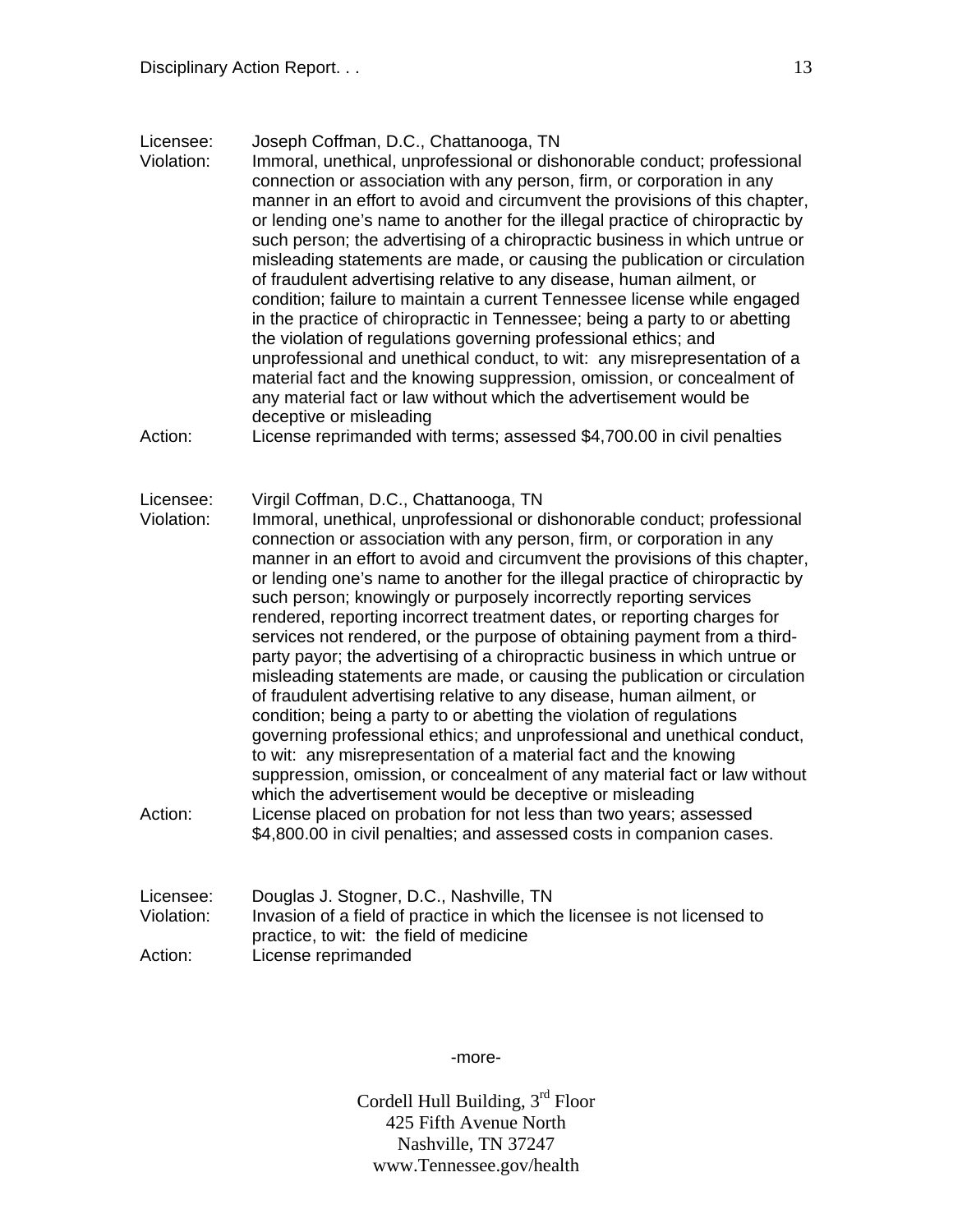### **BOARD OF MASSAGE LICENSURE**

| Licensee:<br>Violation: | Ava Dean Castello-Munger, L.M.T., Cleveland, TN<br>Violated or attempted to violate, directly or indirectly, or has assisted in or<br>abetted the violation of, or conspired to violate, any provision of the<br>practice act or lawful order of the board |
|-------------------------|------------------------------------------------------------------------------------------------------------------------------------------------------------------------------------------------------------------------------------------------------------|
| Action:                 | License Revoked; assessed \$1,000.00 in civil penalties and ordered to<br>pay costs                                                                                                                                                                        |
| Licensee:<br>Violation: | Jennifer James, L.M.T., Cicero, Indiana<br>Violated or attempted to violate, directly or indirectly, or has assisted in or<br>abetted the violation of, or conspired to violate, any provision of the<br>practice act or lawful order of the board         |
| Action:                 | License Revoked; assessed \$1,000.00 in civil penalties and ordered to<br>pay costs                                                                                                                                                                        |

### **BOARD OF PROFESSIONAL COUNSELORS, MARITAL & FAMILY THERAPISTS AND CLINCAL PASTORAL THERAPISTS**

Licensee: Stephanie Kay Scott, L.P.C., Woodbury, TN

Violation: Using fraud or deception in applying for a license or certificate or in taking an examination required by the practice act; violating the rules and regulations adopted by the board; engaging in professional misconduct, unethical or unprofessional conduct, including but not limited to, willful acts, negligence and conduct likely to deceive, defraud, or harm the public or engaged in such conduct, to wit: failure to conduct professional practice in conformity with the legal, ethical and professional standards promulgated by the Board with citations to the American Counseling Association Code of Ethics at A.6 for Dual Relationships and A.7 for Sexual Intimacies with Clients

Action: License Suspended for one year to be followed by restricted practice for five years; assessed \$1,000.00 in civil penalties and ordered to pay case costs not to exceed \$1,000.00

-more-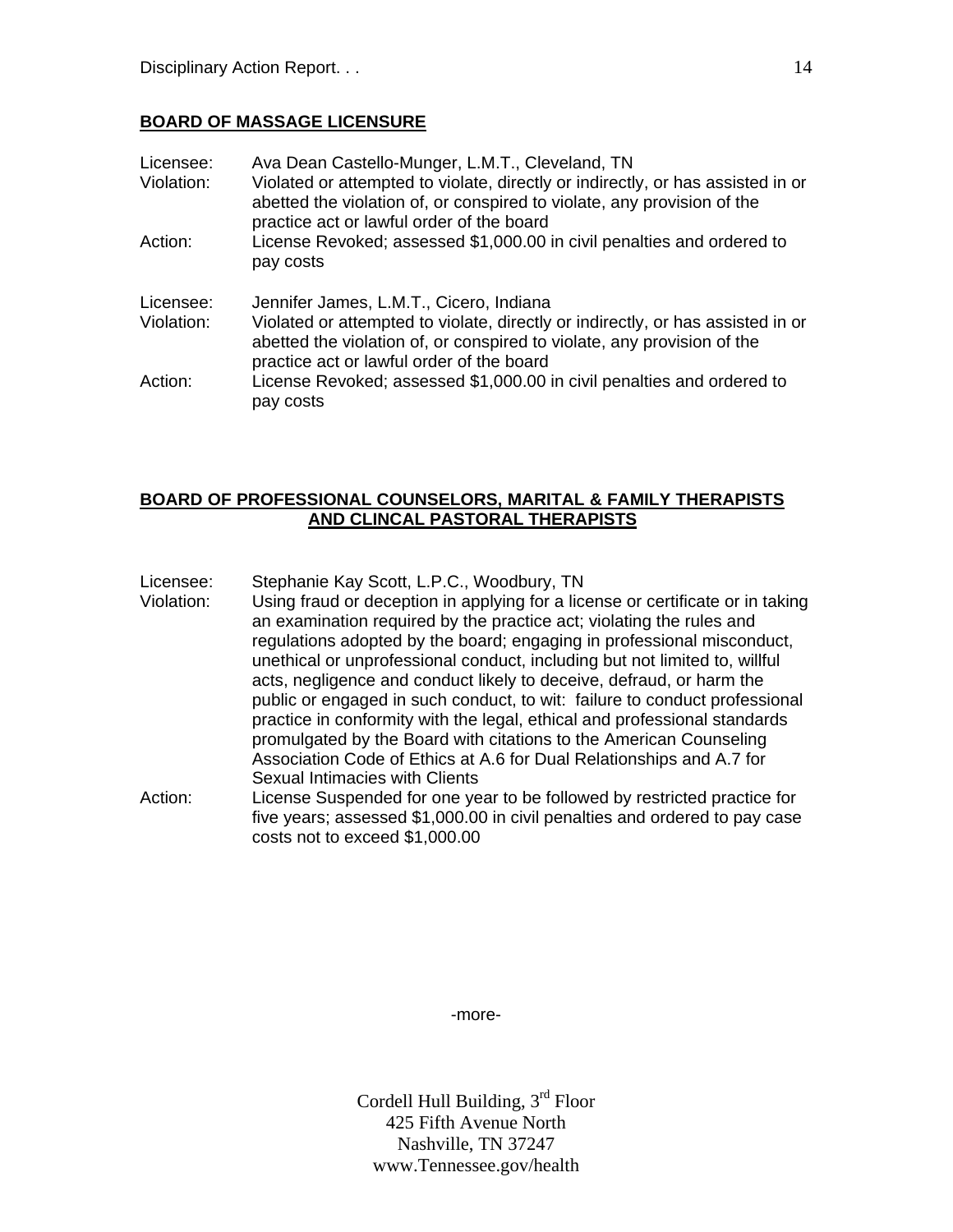# **BOARD OF VETERINARY MEDICAL EXAMINERS**

| Licensee:<br>Violation:<br>Action: | Kevin H. Cox, D.V.M., Holladay, TN<br>Unprofessional or unethical conduct, or engaging in practices in<br>connection with the practice of veterinary medicine which are in violation<br>of the standards of professional conduct, as defined by the rules of the<br>Board; conduct reflecting unfavorably upon the profession of veterinary<br>medicine; dispensing, prescribing, or otherwise distributing any controlled<br>substance or any other drug not in the course of the accepted practice of<br>veterinary medicine; and unprofessional conduct, to wit: Rule 1730-1-.02<br>regarding the prerequisites required for prescribing, selling, distributing, or<br>dispensing animal drugs to laypersons and the distribution of veterinary<br>prescription drugs pursuant to Rule 1730-1-.21<br>License placed on Probation for three years; assessed \$6,000.00 in civil<br>penalties, plus case costs |
|------------------------------------|-----------------------------------------------------------------------------------------------------------------------------------------------------------------------------------------------------------------------------------------------------------------------------------------------------------------------------------------------------------------------------------------------------------------------------------------------------------------------------------------------------------------------------------------------------------------------------------------------------------------------------------------------------------------------------------------------------------------------------------------------------------------------------------------------------------------------------------------------------------------------------------------------------------------|
| Licensee:<br>Violation:            | Wilbur S. Higgs, D.V.M., Madisonville, TN<br>Unprofessional or unethical conduct, or engaging in practices in<br>connection with the practice of veterinary medicine which are in violation<br>of the standards of professional conduct, as defined by the rules of the<br>Board; and willful or repeated violations of any provisions of the practice<br>act or rules of the Board                                                                                                                                                                                                                                                                                                                                                                                                                                                                                                                             |
| Action:                            | License Revoked; assessed \$1,000.00 in civil penalties and ordered to<br>pay case costs                                                                                                                                                                                                                                                                                                                                                                                                                                                                                                                                                                                                                                                                                                                                                                                                                        |
| Licensee:<br>Violation:<br>Action: | John Harris, D.V.M., Dyersburg, TN<br>Unprofessional or unethical conduct, or engaging in practices in<br>connection with the practice of veterinary medicine which are in violation<br>of the standards of professional conduct, as defined by the rules of the<br>Board; and willful or repeated violations of any provisions of the practice<br>act or rules of the Board; and practicing veterinary medicine in this state<br>on an expired, retired, suspended or revoked license, or beyond the<br>period of a valid temporary license<br>Assessed \$4,700.00 in civil penalties and ordered to pay case costs                                                                                                                                                                                                                                                                                            |
|                                    |                                                                                                                                                                                                                                                                                                                                                                                                                                                                                                                                                                                                                                                                                                                                                                                                                                                                                                                 |
| Licensee:<br>Violation:            | Jackie Brown (unlicensed), Heiskell, TN<br>Engaging in the practice of veterinary medicine without holding a<br>veterinary license, in violation of the statutes and regulations governing<br>the practice of veterinary medicine in the State of Tennessee                                                                                                                                                                                                                                                                                                                                                                                                                                                                                                                                                                                                                                                     |
| Action:                            | Ordered to Cease & Desist the practice of veterinary medicine,<br>specifically equine dental procedures; assessed \$3,600.00 in civil<br>penalties and ordered to pay case costs                                                                                                                                                                                                                                                                                                                                                                                                                                                                                                                                                                                                                                                                                                                                |

-more-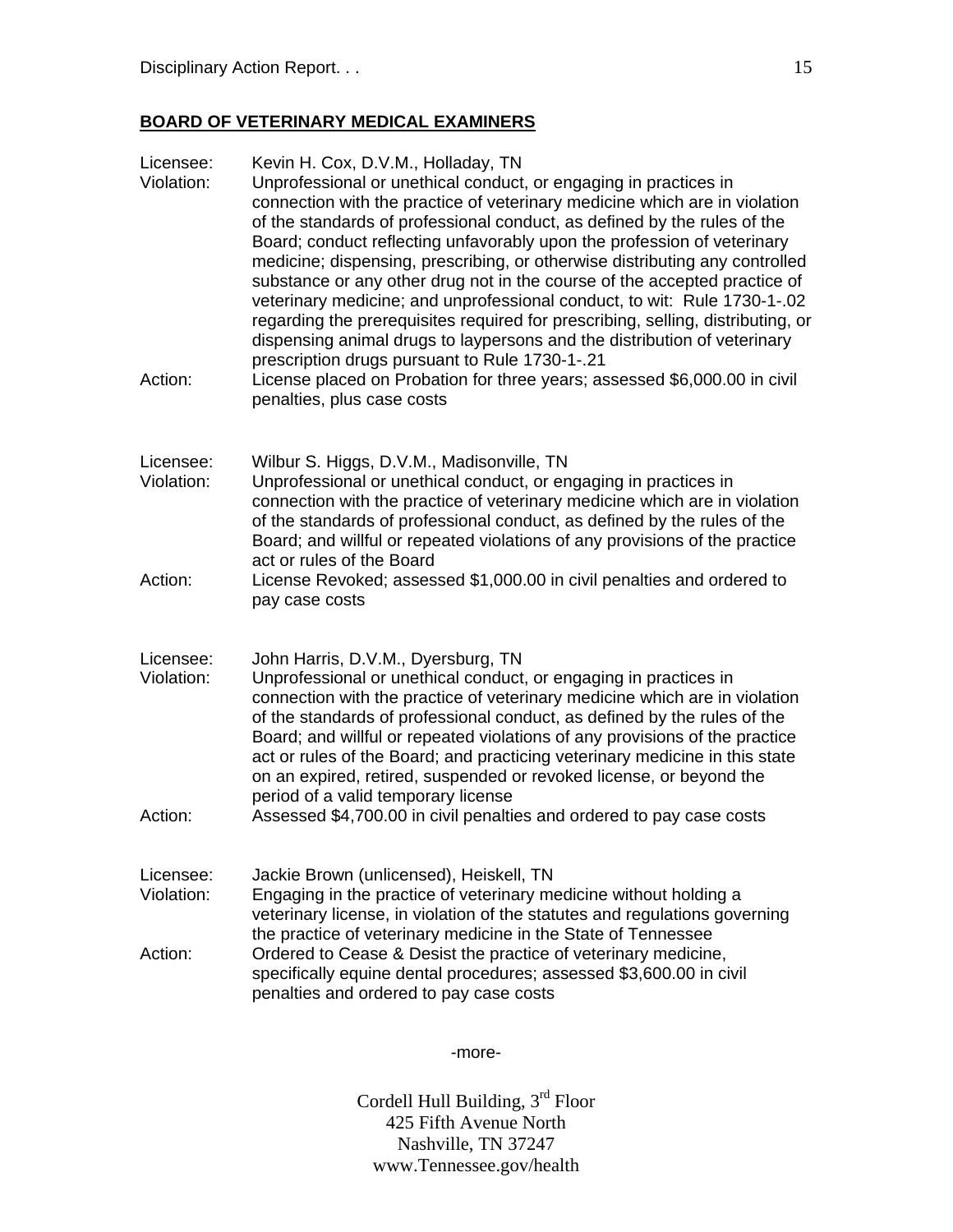### **BOARD OF DISPENSING OPTICIANS**

| Licensee:<br>Violation:<br>Action: | Peggy S. Coleman, DPO, Trenton, TN<br>Immoral, unprofessional and dishonorable conduct, to wit: being a party<br>to or aiding and abetting the violation of these regulations or the laws of<br>the State of Tennessee regulating the practice of dispensing; and failing<br>to directly supervise and control an "apprentice dispensing optician" or<br>"student dispensing optician" in performing any of the services which an<br>apprentice or student is allowed to do under the provisions of T.C.A. §63-<br>14-103, as further set forth in Rule 0480-1-.14 of the Board<br>License placed on Probation for two years; assessed \$1,200.00 in civil<br>penalties and ordered to pay case costs                                                                                                                                                           |
|------------------------------------|-----------------------------------------------------------------------------------------------------------------------------------------------------------------------------------------------------------------------------------------------------------------------------------------------------------------------------------------------------------------------------------------------------------------------------------------------------------------------------------------------------------------------------------------------------------------------------------------------------------------------------------------------------------------------------------------------------------------------------------------------------------------------------------------------------------------------------------------------------------------|
| Licensee:<br>Violation:            | Lance Anthony Perry, Unlicensed, Lexington, TN<br>Immoral, unprofessional and dishonorable conduct to include being a<br>party to or abetting the violation of these regulations or the laws of the<br>State of Tennessee regulating the practice of dispensing, as follows:<br>apprenticeship training must be supervised by a dispensing optician,<br>optometrist, or ophthalmologist licensed by the State of Tennessee, who<br>works on the premises where the apprenticeship training is conducted,<br>and the supervisor must be present at all times in accordance with T.C.A.<br>§63-14-103(a) and (f), and the apprentice shall function under the direct<br>supervision of a sponsoring/designated licensed supervisor who must be<br>working in the same premises where the apprenticeship training is<br>conducted and must be present at all times |
| Action:                            | Assessed \$2,400.00 in civil penalties and ordered to pay case costs                                                                                                                                                                                                                                                                                                                                                                                                                                                                                                                                                                                                                                                                                                                                                                                            |

## **BOARD OF EMERGENCY MEDICAL SERVICES**

Licensee: Kristy Suzann Carrington, EMT-IV, Morristown, TN<br>Violation: Violation or attempted violation, or assisting in or at Violation or attempted violation, or assisting in or abetting the violation of, or conspiring to violate any provision of this part and any criminal statute of this state or the United States which involves moral turpitude or reflects upon the person's ability to fulfill such person's responsibilities under this part Action: License Revoked; assessed case costs

-more-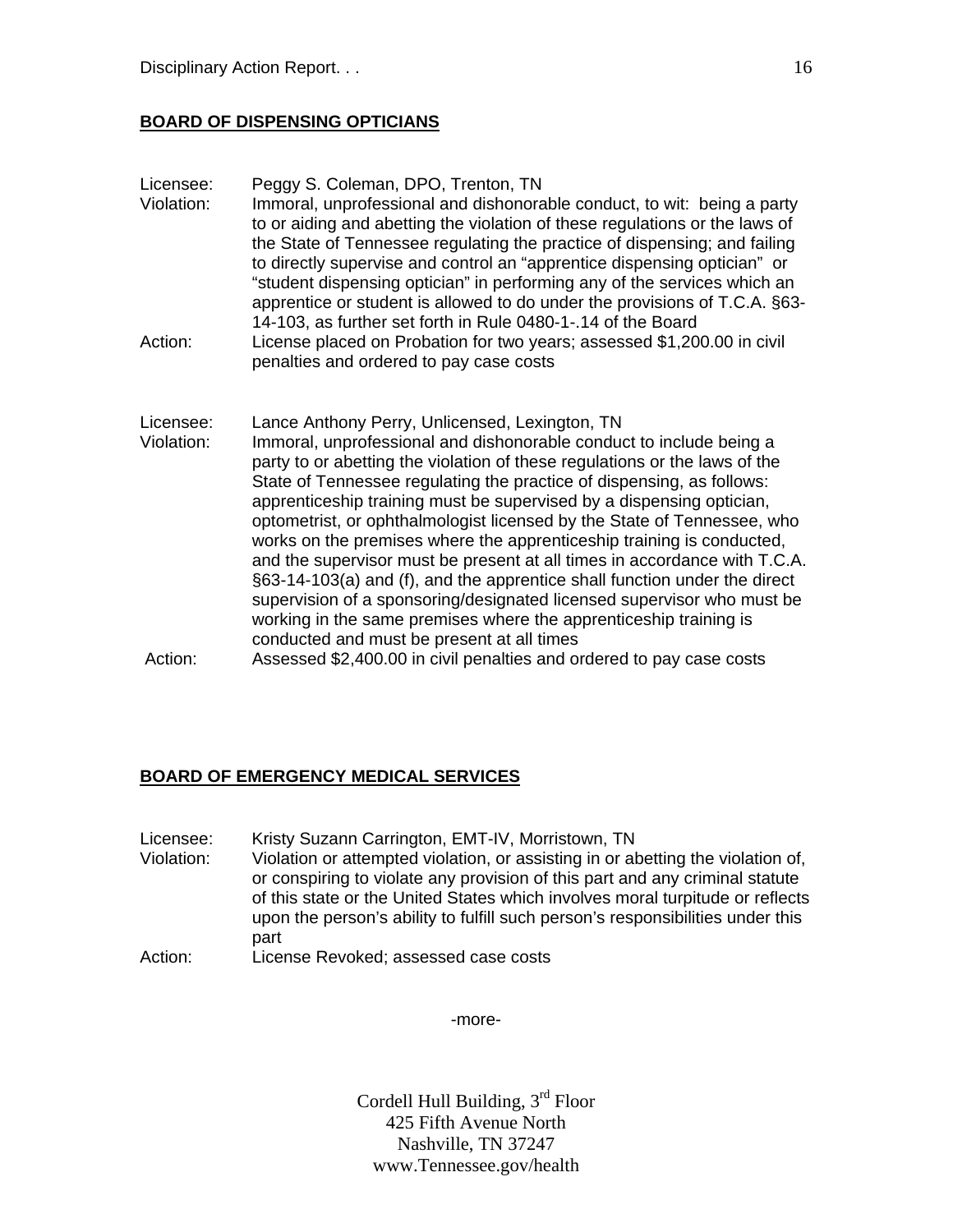| Licensee:<br>Violation:<br>Action: | Randall B. Hughes, EMT-P, Summertown, TN<br>Violation or attempted violation, or assisting in or abetting the violation of,<br>or conspiring to violate any provision of this part or any rule or regulation<br>of the board; abandoning or neglecting a patient requiring emergency<br>care, following assumption of duty; performing or attempting emergency<br>care techniques or procedures without proper permission, license,<br>certification, training, medical direction, or otherwise engaging in unethical<br>practices or conduct; and unethical practices or conduct to include failing<br>to take appropriate action in safeguarding the patient from incompetent<br>health care practices of emergency services personnel<br>License Reprimanded and placed on Probation for a minimum of two<br>years; and assessed costs                                                                                                                                                                                             |
|------------------------------------|---------------------------------------------------------------------------------------------------------------------------------------------------------------------------------------------------------------------------------------------------------------------------------------------------------------------------------------------------------------------------------------------------------------------------------------------------------------------------------------------------------------------------------------------------------------------------------------------------------------------------------------------------------------------------------------------------------------------------------------------------------------------------------------------------------------------------------------------------------------------------------------------------------------------------------------------------------------------------------------------------------------------------------------|
| Licensee:<br>Violation:<br>Action: | Sharee L. Lambdin, EMT-P, Knoxville, TN<br>Violation or attempted violation, or assisting in or abetting the violation of,<br>or conspiring to violate any provision of this part or any rule or regulation<br>of the board; and making false statements or representations, being guilty<br>of fraud or deceit in obtaining authorization<br>License placed on Probation and issued Letter of Reprimand                                                                                                                                                                                                                                                                                                                                                                                                                                                                                                                                                                                                                              |
| Licensee:<br>Violation:<br>Action: | Michael L. McCullar, EMT-IV, Hickory Valley, TN<br>Violation or attempted violation, or assisting in or abetting the violation of,<br>or conspiring to violate any provision of this part; habitual intoxication or<br>personal misuse of any drugs or the use of intoxicating liquors, narcotics,<br>or controlled substances or other drugs or stimulants in such manner as<br>to adversely affect the delivery, performance, or activities in the care of<br>the patients requiring medical care; unauthorized use or removal of<br>narcotics, drugs, supplies, or equipment from any ambulance, health care<br>facility, school, institution, or other work place location; and performing or<br>attempting emergency care procedures without proper permission,<br>license, certification, training, medical direction, or otherwise engaging in<br>unethical practices or conduct, including engaging in acts of dishonesty<br>which relate to the practice of emergency medical care<br>License Suspended; assessed case costs |
| Licensee:<br>Violation:<br>Action: | Dustin Morgan, EMT-P, Sunbright, TN<br>Violation or attempted violation, or assisting in or abetting the violation of,<br>or conspiring to violate any provision of the practice act or order issued<br>License Revoked; assessed case costs                                                                                                                                                                                                                                                                                                                                                                                                                                                                                                                                                                                                                                                                                                                                                                                          |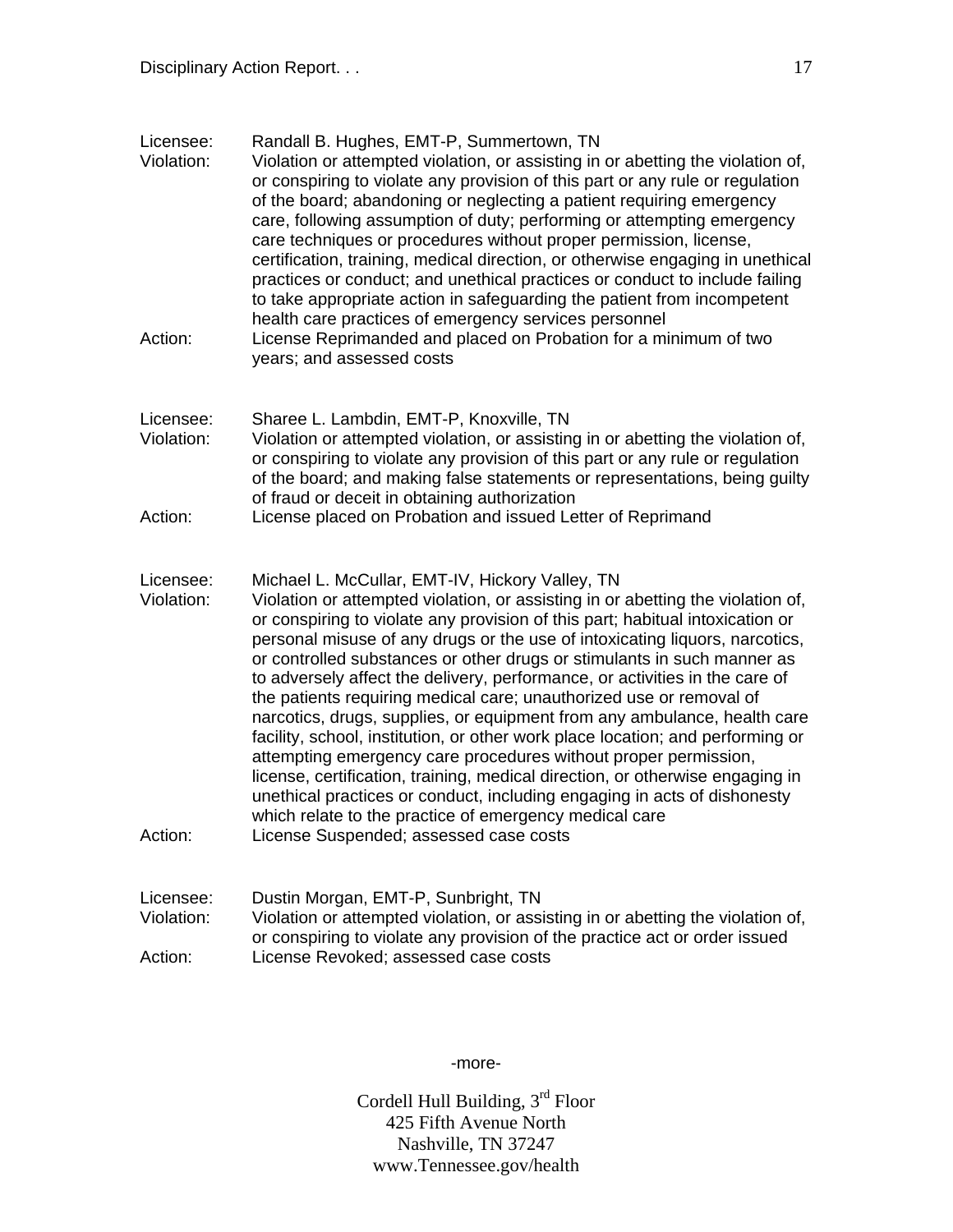| Licensee:  | Phillip D. Seals, EMT-P, Heiskell, TN                                                                                                                                                                                                                                                                                                                                                               |
|------------|-----------------------------------------------------------------------------------------------------------------------------------------------------------------------------------------------------------------------------------------------------------------------------------------------------------------------------------------------------------------------------------------------------|
| Violation: | Violation or attempted violation, or assisting in or abetting the violation of,<br>or conspiring to violate any provision of this part and any criminal statute<br>of this state or the United States which involves moral turpitude or reflects<br>upon the person's ability to fulfill such person's responsibilities under this<br>part                                                          |
| Action:    | License Revoked                                                                                                                                                                                                                                                                                                                                                                                     |
|            |                                                                                                                                                                                                                                                                                                                                                                                                     |
| Licensee:  | John G. Wilber, First Responder, Portland, TN                                                                                                                                                                                                                                                                                                                                                       |
| Violation: | Violation or attempted violation, or assisting in or abetting the violation of,<br>or conspiring to violate any provision of this part or any rule or regulation<br>of the board; and performing or attempting emergency care techniques or<br>procedures without proper permission, license, certification, training,<br>medical direction, or otherwise engaging in unethical practice or conduct |
| Action:    | License placed on Probation for one year; issued a Letter of Reprimand;<br>and assessed \$150.00 in civil penalties                                                                                                                                                                                                                                                                                 |

## **MARCH ABUSE REGISTRY PLACEMENTS**

| Individual: | Jessica Lynn Sanders, CNA (Revoked), Pleasant Hill, TN |
|-------------|--------------------------------------------------------|
| Abuse:      | Physical/Misappropriation                              |
| Action:     | <b>Placed on Abuse Registry</b>                        |
| Individual: | Ladonna Lynne Allison, CNA (Revoked), Nashville, TN    |
| Abuse:      | Misappropriation                                       |
| Action:     | <b>Placed on Abuse Registry</b>                        |
| Individual: | Sibreta Louise Northern, CNA (Revoked), Nashville, TN  |
| Abuse:      | Physical/Verbal                                        |
| Action:     | <b>Placed on Abuse Registry</b>                        |
| Individual: | Lisa Jean Horne, CNA (Revoked), Kingsport, TN          |
| Abuse:      | Misappropriation                                       |
| Action:     | <b>Placed on Abuse Registry</b>                        |
| Individual: | Tracey Adams, Direct Care Staff, Memphis, TN           |
| Abuse:      | Neglect                                                |
| Action:     | <b>Placed on Abuse Registry</b>                        |
|             | Cordell Hull Building, 3 <sup>rd</sup> Floor           |

425 Fifth Avenue North Nashville, TN 37247 www.Tennessee.gov/health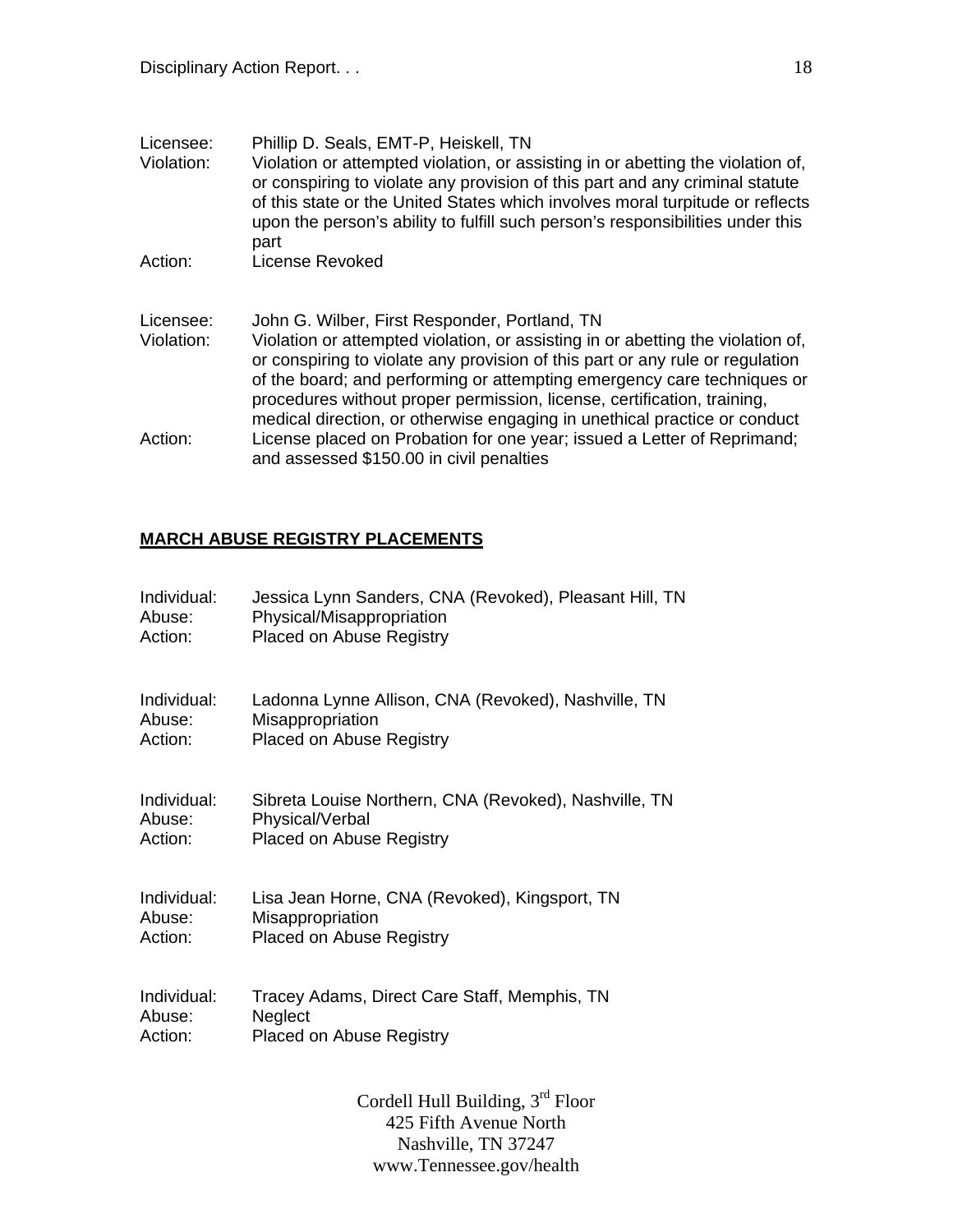| Individual: | Alexia D. Cooper, Companion, Nashville, TN                   |
|-------------|--------------------------------------------------------------|
| Abuse:      | Physical/Verbal                                              |
| Action:     | Placed on Abuse Registry                                     |
| Individual: | Mona Cotton, Program Manager, Franklin, TN                   |
| Abuse:      | Misappropriation                                             |
| Action:     | <b>Placed on Abuse Registry</b>                              |
| Individual: | Ebonie Fullwiley, Direct Care Staff, Memphis, TN             |
| Abuse:      | Physical                                                     |
| Action:     | Placed on Abuse Registry                                     |
| Individual: | Candice Garrett, Direct Care Staff, Nashville, TN            |
| Abuse:      | Misappropriation                                             |
| Action:     | <b>Placed on Abuse Registry</b>                              |
| Individual: | Sharon Hollowell, Relief Staff/CNA (Revoked), Huntingdon, TN |
| Abuse:      | Physical/Verbal                                              |
| Action:     | <b>Placed on Abuse Registry</b>                              |
| Individual: | LaSheryl Jackson, Personal Assistant, Nashville, TN          |
| Abuse:      | Neglect                                                      |
| Action:     | <b>Placed on Abuse Registry</b>                              |
| Individual: | Sheteka Jennings, Direct Care Staff, Nashville, TN           |
| Abuse:      | Physical                                                     |
| Action:     | Placed on Abuse Registry                                     |
| Individual: | Racheal King, Job Coach, Greeneville, TN                     |
| Abuse:      | Neglect                                                      |
| Action:     | <b>Placed on Abuse Registry</b>                              |
| Individual: | Barbara Phillips, Direct Care Staff, Oak Ridge, TN           |
| Abuse:      | Neglect                                                      |
| Action:     | Placed on Abuse Registry                                     |
| Individual: | Chantel White, Direct Care Staff/CNA (Revoked), Memphis, TN  |
| Abuse:      | Neglect                                                      |
| Action:     | <b>Placed on Abuse Registry</b>                              |
|             | Cordell Hull Building, 3rd Floor                             |

425 Fifth Avenue North Nashville, TN 37247 www.Tennessee.gov/health